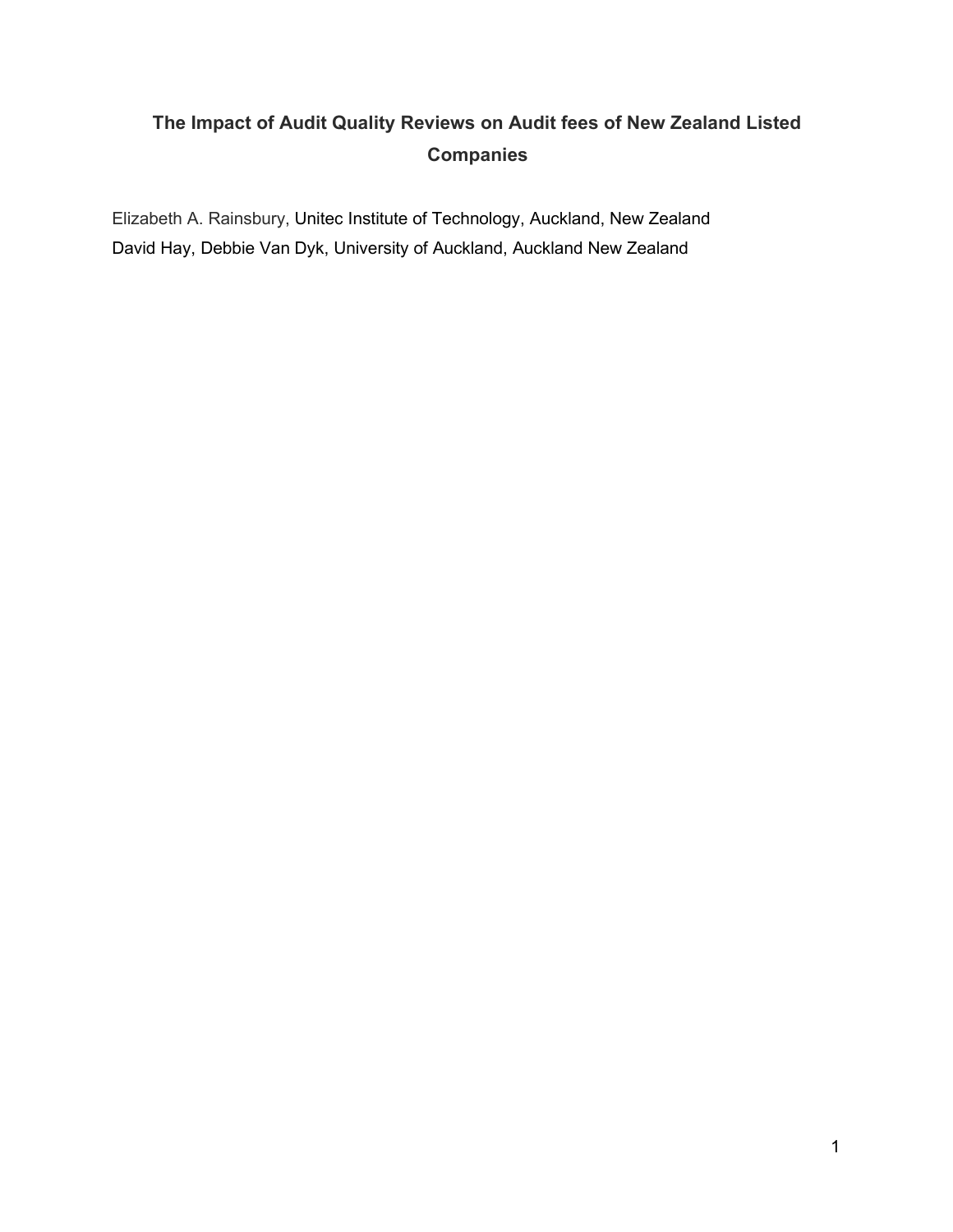# **The impact of audit quality reviews on the audit fees of New Zealand listed companies**

# **Abstract**

This study examines the impact of audit quality reviews by the Financial Markets Authority (FMA) on the audit fees of New Zealand listed companies. The FMA commenced audit quality reviews in 2013. This study examines audit fees from 2009 to 2016 and compares audit fees over the three years before and the four years after quality reviews began. We find evidence of significantly higher audit fees for smaller listed companies after the introduction of audit quality reviews, with minimal impact for larger companies. The New Zealand results suggest that increased costs associated with regulation were able to be absorbed by audit firms in respect of their larger audit clients but not their smaller clients. This may be a reflection of the small and concentrated audit market for listed companies in New Zealand. In conclusion, the introduction of mandatory audit quality reviews has had greater economic consequences for smaller listed companies, which have experienced a significant increase in audit fees.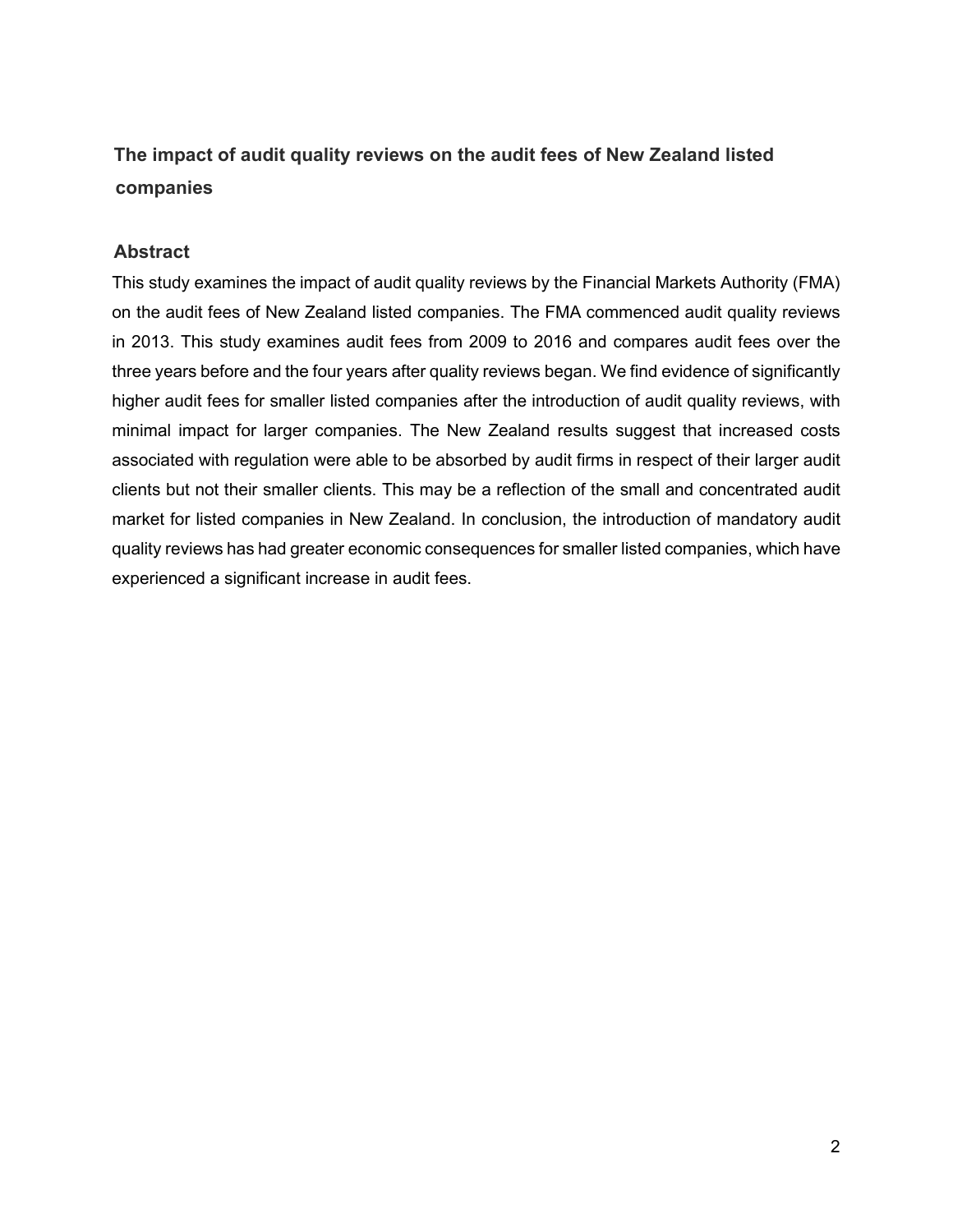#### **1. Introduction**

This study examines the impact of audit oversight by the Financial Markets Authority (FMA) in New Zealand on the audit fees of listed companies. In 2011, the Auditor Regulation Act, requiring the FMA to undertake quality reviews of auditors and of entities with public accountability, was introduced (Auditor Regulation Act, 2011, s6). The purpose of the reviews was to provide an independent assessment of the internal quality control systems and practices of audit firms to ensure compliance with auditing and assurance standards to support a reliable audit opinion (Auditor Regulation Act, 2011, s68).

The various impacts of audit regulation have been researched extensively in the United States but are under-researched in other jurisdictions (Simnett *et al*., 2016). In New Zealand, there has been little academic research on the effect of FMA reviews on audit practice and audit quality. According to a FMA (2015b) survey of audit market participants, it is believed by participants in the audit market that audit quality has increased while audit fees have not. This perception has not been substantiated, and the evidence is somewhat mixed. In this study we focus on audit fees and examine to what extent the introduction of audit quality reviews affected the audit fees charged by auditors of New Zealand listed companies. The study examines audit fees of listed companies from 2009 to 2011, which represents three years of data from before the quality reviews commenced, and from 2013 to 2016, which is four years of data from after the quality reviews commenced. The results show that, contrary to the survey results, the introduction of audit quality reviews has increased audit fees but the impact has been greater for smaller listed companies, with audit fees increasing by an estimated 15%. These results are inconsistent with international research where audit inspections have resulted in across-the-board increases in audit fees. The New Zealand results suggest that increased costs associated with regulation were absorbed by audit firms in respect of their larger audit clients but not their smaller clients. This may be a reflection of the small and concentrated audit market for listed companies in New Zealand.

This research is relevant to an international audience because it adds to the literature that examines the impacts of audit regulation and shows that effects can differ from country to country. Although, in international settings, audit regulatory regimes have common principles and powers (International Forum of Independent Audit Regulators (IFIAR, 2018), the structure of the audit industry and size of the audit market may differ among countries. The study will be of interest to New Zealand legislators, regulators, practitioners and academics by providing insights into the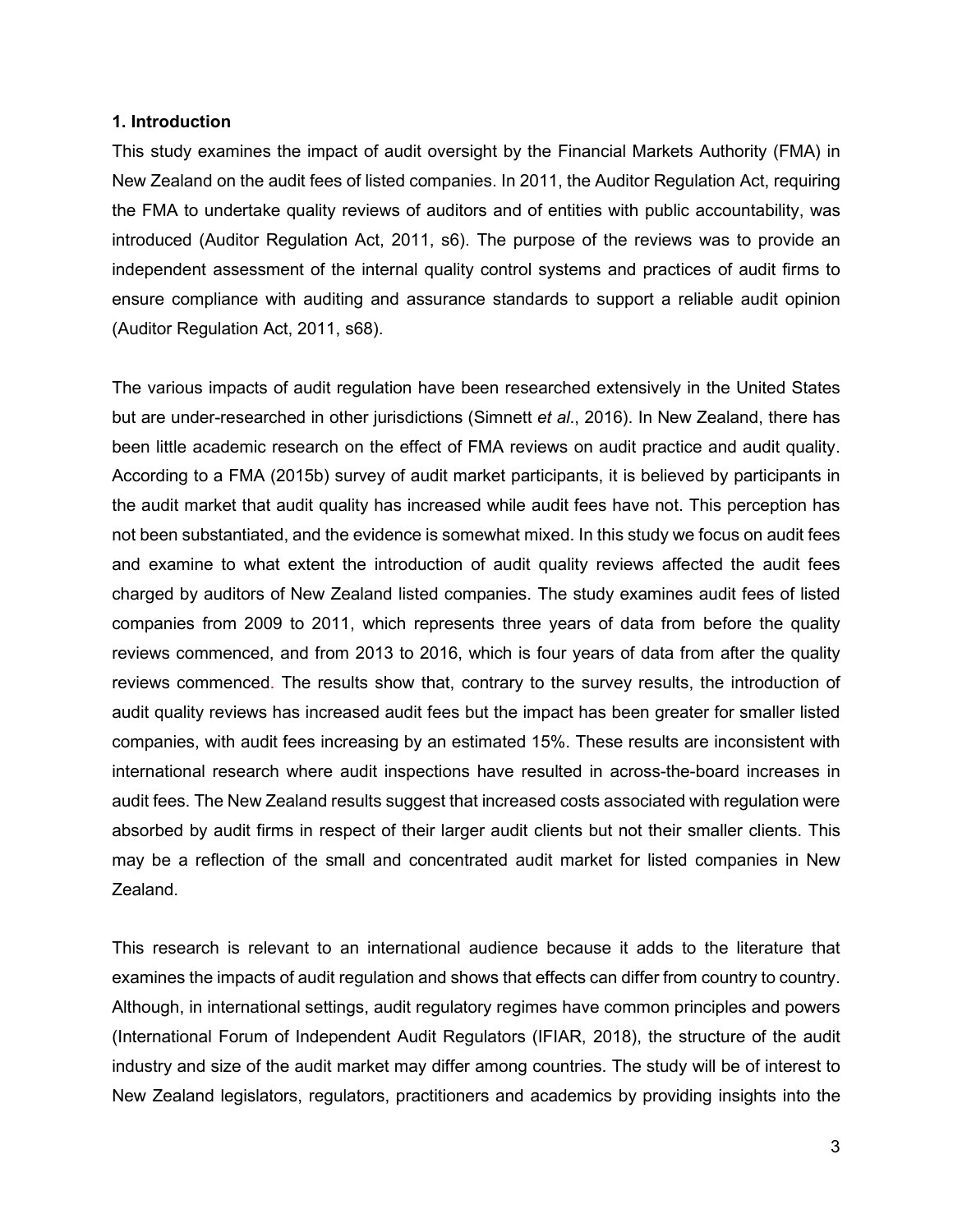impact of the Audit Regulation Act. The results will also be of interest to directors and shareholders of listed companies who benefit from audit services.

The paper is structured as follows. Section 2 presents a review of the relevant academic research on the impact of regulated audit inspections and provides the background of New Zealand audit regulation. Section 3 outlines the research question and Section 4 explains the data collection and empirical model. Section 5 provides the data analysis and results. Finally, Section 6 summarises and concludes the study.

#### **2. Literature review**

#### *2.1. Audit quality and audit inspections by regulators*

There is a range of definitions of audit quality from academics and standard setters but no general consensus on what audit quality is. An influential definition of audit quality originates from the work of DeAngelo (1981), who defines audit quality as 'a market-assessed joint probability that a given auditor will both discover a breach in the client's accounting system and report the breach' (p. 186). The definition has two components: the first depends on auditor competence to discover a breach, while the second relies on auditor independence and objectivity to adjust or report the error (Knechel *et al*., 2013).

Audit quality frameworks have been developed along with a series of indicators of audit quality. One of the first was the United Kingdom Financial Reporting Council (FRC, 2008) and subsequently the International Auditing and Assurance Standards Board (IAASB, 2014). Knechel *et al*. (2013) explain audit quality in the form of a balanced scorecard of four categories: inputs, process, outcomes and context. Audit quality is impacted by inputs into the audit process such as the expertise and knowledge of the auditors; the audit process is affected by the quality of risk assessments, the application of judgement, and the methods of collecting and evaluating audit evidence. Outcomes are the results of the audit process such as the audit report and the quality of financial reporting. Within this category are the results of inspections from regulators, which Knechel *et al*. (2013) state are perhaps the most direct outcome of audit quality. Oversight of audit quality by national regulators is now a feature of many countries, as highlighted by the International Forum of Independent Regulators survey of enforcement regimes (IFIAR, 2018) of its 53 members. The inspections and enforcement powers of the regulators raise research questions about the impact of the inspection processes and their effectiveness in improving audit quality.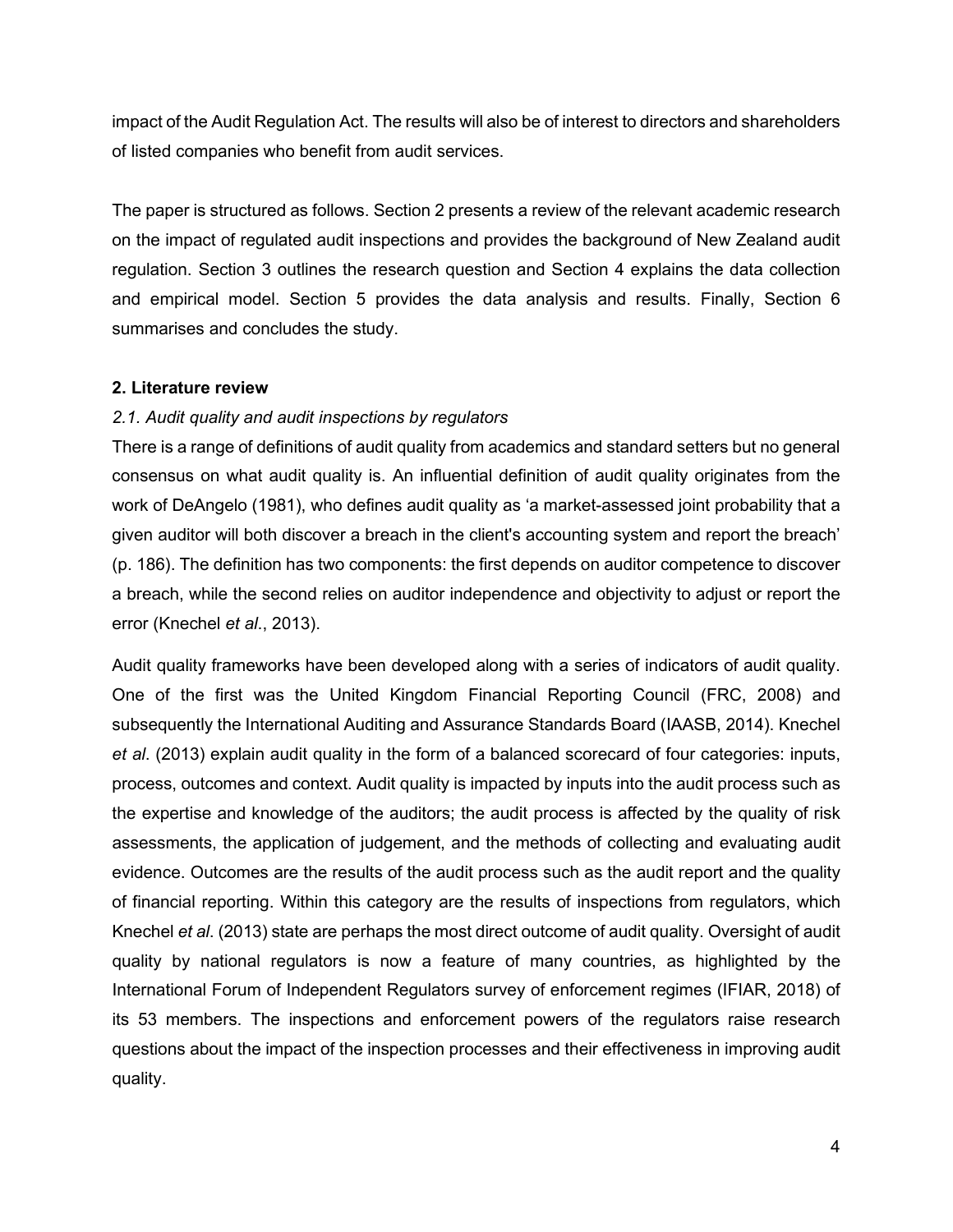#### *2.1. Research findings on the impact of audit inspections on audit quality*

A significant amount of research on the impact of audit inspections has occurred in the United States. However, there is a need for more research on the impact of audit inspections outside non-US settings to compare the impact of regulatory inspections on audit quality in different jurisdictions to gain a greater understanding of audit quality at an international level (Simnett *et al.*, 2016).

Audit inspections commenced in the United States with the establishment of the Public Company Accounting Oversight Board (PCAOB) to oversee auditors of publicly traded companies (Sarbanes Oxley Act (SOX) 2002). Prior to this self-regulation, peer reviews were undertaken. Audit firms with more than 100 issuers are inspected annually and firms with less than 100 issuers are inspected triennially (SOX 2002, s104(b)). The inspections include examining a limited number of audits conducted by the firm and evaluating the accounting firms' quality control systems (SOX 2002, s104(d)). The PCAOB reports publicly on audit deficiencies arising from the audit inspections of financial statements and internal controls for each accounting firm, which are available on the PCAOB website, but potential defects on quality control systems are not published if the firm addresses the weaknesses within 12 months (SOX 2002, s104(g)). The PCAOB publishes reports discussing trends in audit inspections that have been conducted and releases outlooks identifying key areas of focus for future inspections. The PCAOB has powers to undertake investigations and disciplinary proceedings against audit firms and associated persons for breach of rules and regulations and professional standards. Sanctions can be imposed and vary from deregistration, fines, permanent or temporary restriction on the type of work the firm or person can do, and direct further professional education or training (SOX 2002, s105(a) and (c)). The number of public accounting firms, both US and non-US, registered with the PCAOB is 1,860 (PCAOB, 2019).

Research on PCAOB inspections has focused on the trends in the number of regulated audit firms, the nature and frequency of audit deficiencies identified from audit inspections, and the impact on audit quality when audit firms have inspection deficiencies.

After the first round of PCAOB audit inspections, Hermansen *et al.* (2007) analysed the results of 316 audit firms and found that 60% had audit deficiencies. Compared to other audit firms, audit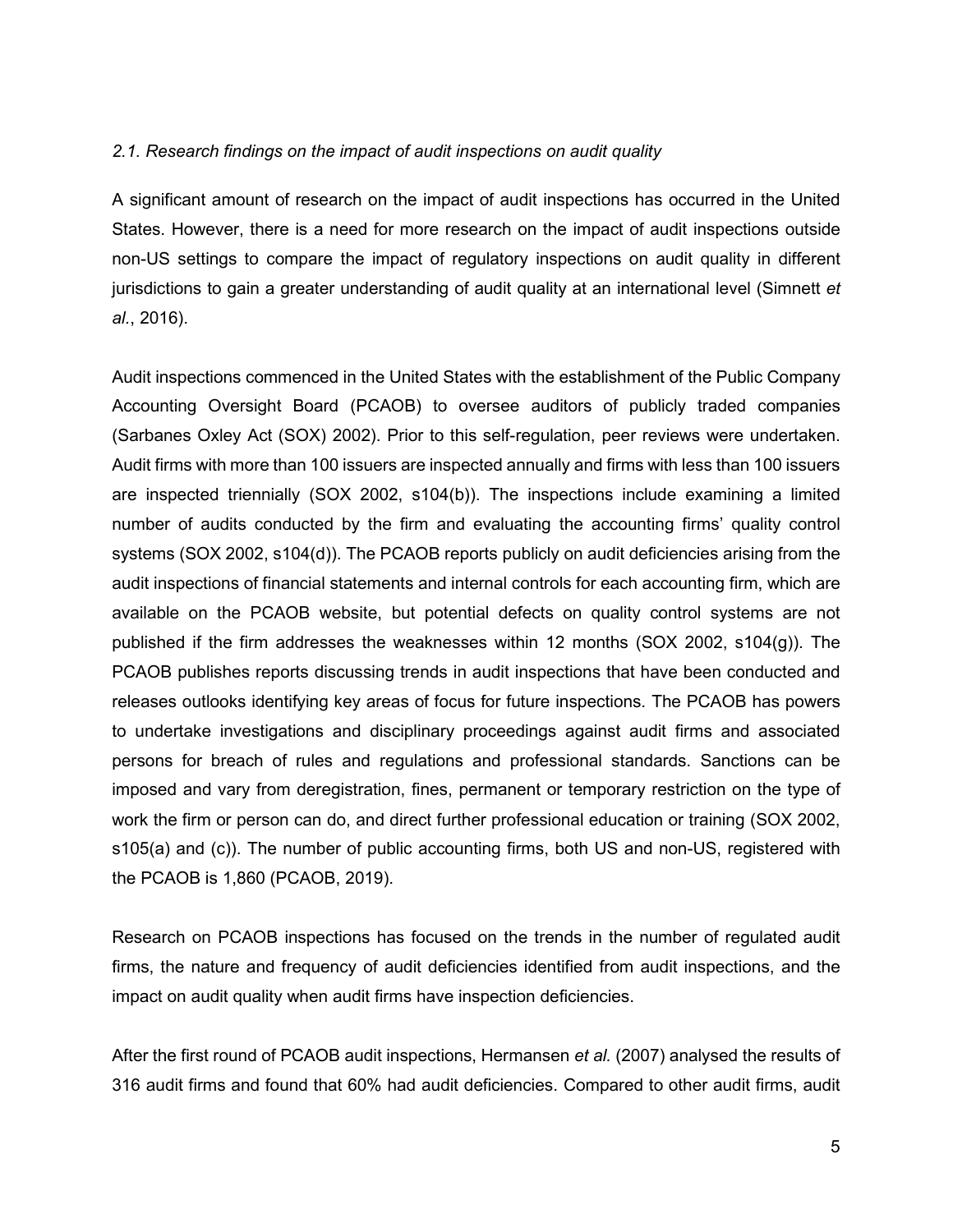firms with deficiencies were generally smaller, with fewer partners, were understaffed and had experienced faster growth (Hermansen *et al.*, 2007; Blankley *et al*., 2014).

Researchers analysing actions that audit firms took after the first round of inspections found that some of them withdrew from the market. DeFond and Lennox (2011) found that 49% of small audit firms<sup>[1](#page-5-0)</sup> in the United States (607 out of 1,233 firms) exited the audit market between 2001 and 2008. The exiting firms were generally of lower quality with a greater number of audit weaknesses reported. For those firms remaining in the audit market, Hermansen and Houston (2009) found that they significantly improved audit quality, as there was a large drop in audit deficiencies identified after the second inspection. Blankley *et al*. (2014) reported that after the first audit inspections, audit firms with deficiencies increased their audit effort as their audit fees increased significantly compared with non-deficient firms.

Audit firms that received reports showing inspection deficiencies were often impacted negatively. Audit firms with deficiency reports were more likely to be dismissed by their clients, resign from audits and deregister from the PCAOB. When an audit firm was dismissed, it was more likely to be replaced by an audit firm that had no reported deficiencies (Daugherty *et al.*, 2011). Small audit firms with financial reporting deficiencies were more likely to be dismissed by their clients, with the existence of an effective audit committee increasing the likelihood of dismissing the auditor of firms with GAAP financial reporting deficiencies (Abbott *et al*., 2013). In further research, Acito *et al*. (2017) found that audit turnover is more likely if the audit client has greater exposure to the financial reporting deficiency reported. Where an auditor change occurred, it was more likely that the client selected an auditor that had lower exposure to the specific financial reporting deficiency.

Lennox and Pitman (2010) examined the change in market share of PCAOB-inspected firms. They found that the market share of audit firms with a reported weakness did not change significantly, in contrast to the previous review system where disclosure of auditor weaknesses was associated with reductions in market share. The researchers suggest that the underlying reason for the different result was that PCAOB inspection reports did not provide sufficient information to the public about deficiencies in audit quality systems. A subsequent study by Nagy (2014) found that deficiencies did make a difference. They show that audit firms with deficiencies

<span id="page-5-0"></span><sup>&</sup>lt;sup>1</sup> Audit firms with 100 or fewer publicly listed clients.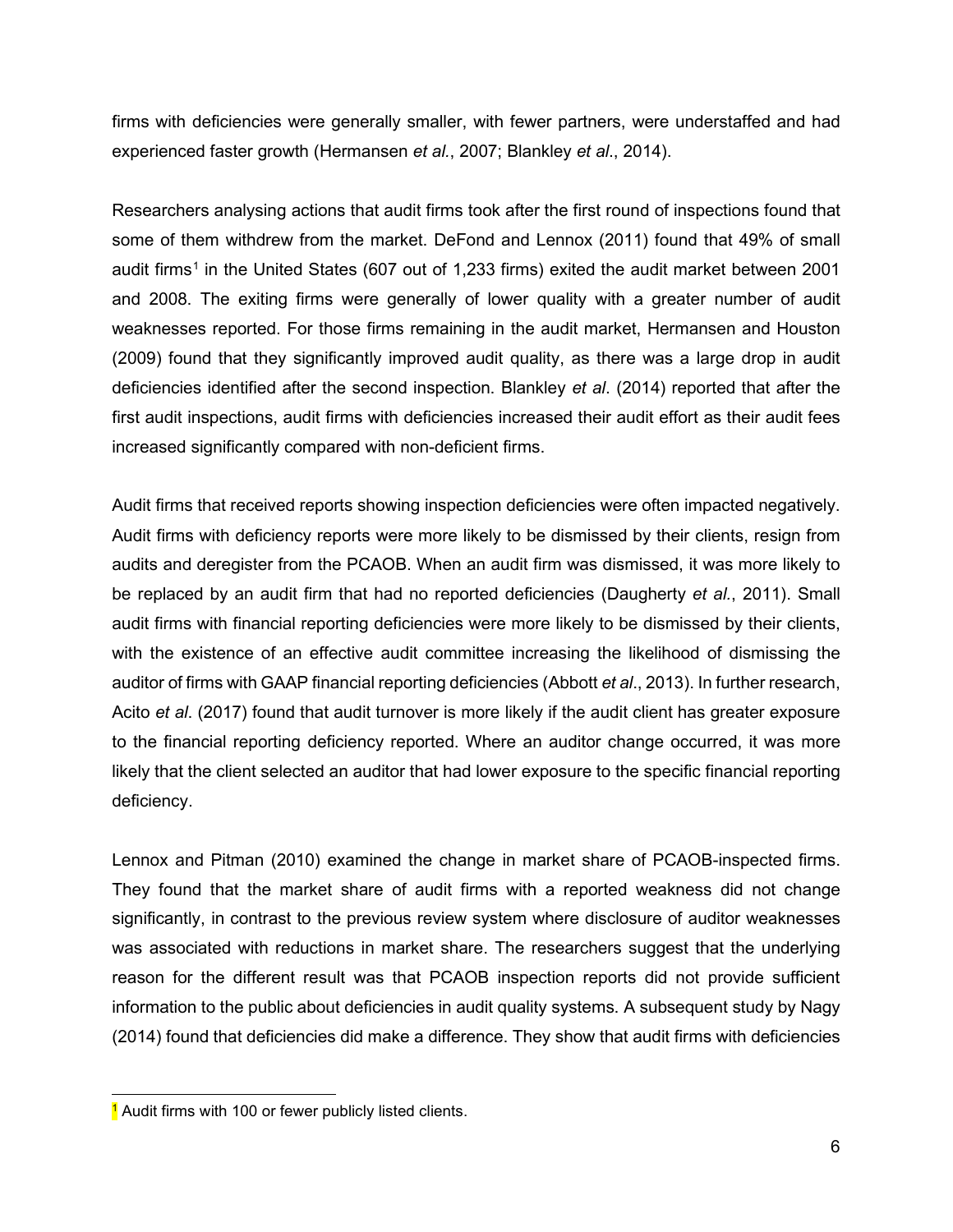in quality control systems lose significant market share following public disclosure by the PCAOB. In an international study, Aobdia and Shroff (2017) analysed changes in the market share of non-US audit firms subject to PCAOB oversight. They found that auditor market share increased after the first public inspection report, concluding that PCAOB inspections provide spillover benefits to non-US auditors.

The empirical research findings also suggest that audit inspections improve audit quality. Gramling *et al*. (2011) found that audit firms with deficiencies were more likely to issue going concern opinions after receiving a deficiency report. For US cross-listed companies, auditors subject to inspections provided higher-quality audits as they were more likely to give a greater number of going concern opinions and report more material weaknesses compared with other auditors (Lamoreaux, 2016).

PCAOB audit inspections have improved financial reporting quality for clients of Big 4 and other auditors. For Big 4 audit clients, abnormal accruals in the financial statements dropped significantly after the first and second audit inspections (Carcello *et al*., 2011). Lower abnormal accruals were also identified for foreign companies cross-listed in the United States after firsttime inspections (Krishnan *et al*., 2017; Lamoreaux, 2016). Tanyi and Litt (2017) found that the financial reporting quality of clients of small to medium-sized audit firms inspected annually was significantly higher than that of clients of audit firms inspected triennially. Gunny and Zhang (2013) found that clients of triennially inspected auditors with deficient reports were associated with higher abnormal accruals and the likelihood of restating the financial statements. However, there are conflicting results for annually inspected auditors with deficiencies and different measures of financial reporting quality. PCAOB oversight has improved financial reporting credibility in capital markets, as the earnings response coefficients of firms with auditors subject to inspections increased significantly compared with a control group of firms (Gipper *et al*., 2017).

Other research has examined stakeholders' perceptions of the impact of audit regulation. Daugherty and Tervo (2010) surveyed leaders of triennially inspected firms and sought their opinions on the impacts of the inspections, such as the impact on audit quality, retention of clients and staff, and the nature of the inspections process. Responses were categorised according to the size of the firm. There was some, but not overwhelming, agreement that the inspection process had improved audit quality with smaller audit firms being less positive than other firms. There was general agreement that the inspection process had increased the engagement hours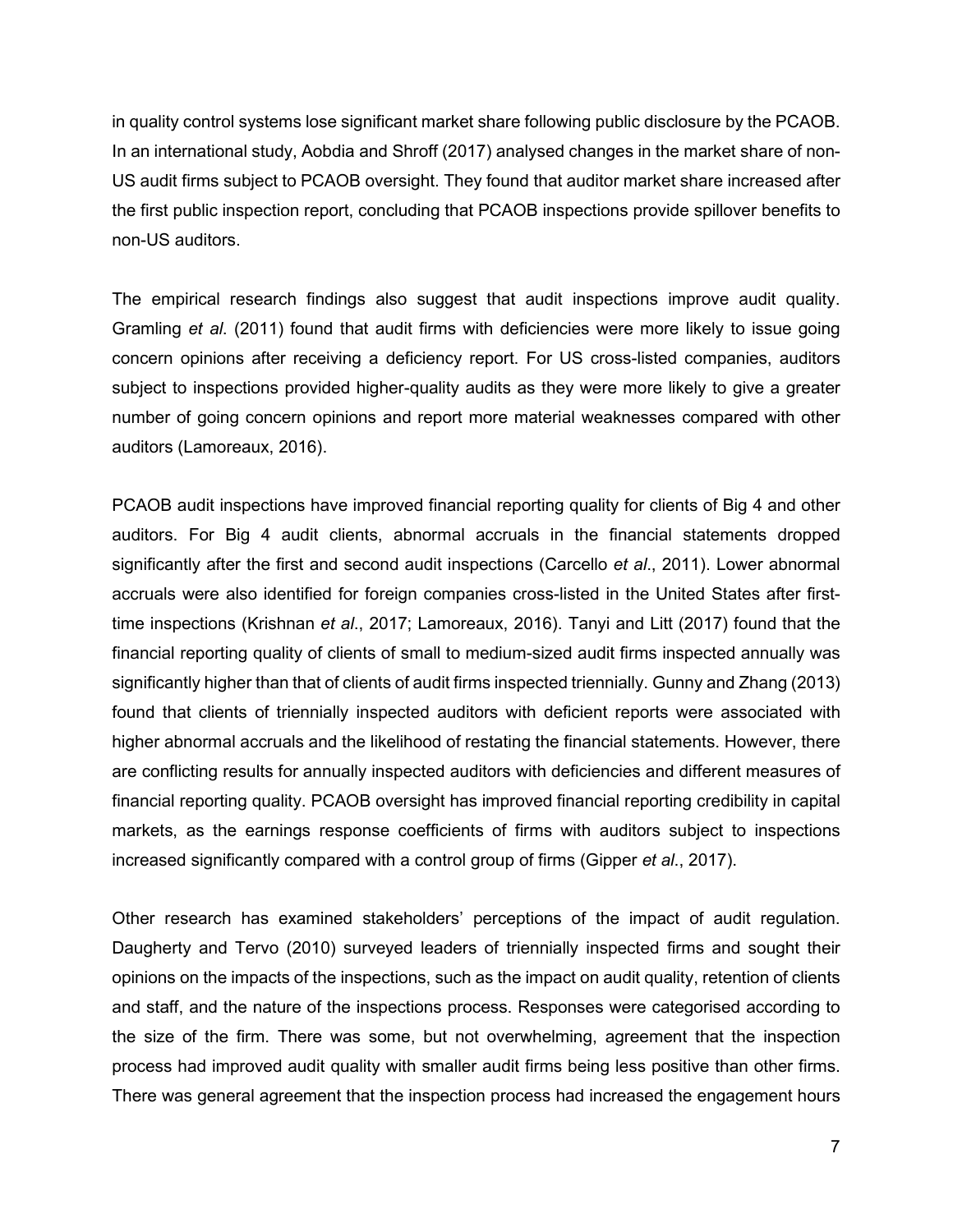and fees billed to clients. Houston and Stefaniak (2013) examined audit partner perceptions of internal quality reviews and PCAOB inspections. Audit partners generally thought that PCAOB inspections were focused on finding deficiencies rather than improving audit quality. They also believed that internal quality reviews contributed more to improving audit quality than PCAOB inspections. In Australia, Houghton *et al*. (2013) concluded that there was no evidence from interviews with auditors, auditing standard setters and regulators, that audit regulation had improved the quality of the audit product and confidence in the capital market. It was perceived that regulation had increased costs, especially with regard to audit documentation, and there were concerns that increased time spent on documentation might compromise auditors' focus on important risk areas. Increased costs were also considered to be a barrier to entry into the Australian audit market, thus diminishing competition.

In New Zealand, the FMA (2015b) undertook a survey of organisations to evaluate the audit oversight process. There were 132 respondents, which included registered audit firms, directors, managers of issuers and professional bodies. Fifty-two per cent of respondents (56 out of 108 responses) considered FMA quality reviews improved audit quality, although 35% (38 out of 108 respondents) thought there was no change. Although audit quality was perceived to have improved, 64% of respondents (66 out of 103 responses) considered that the additional cost of auditor oversight had not increased audit fees. The other respondents indicated audit fee increases ranging from NZ\$1,000 to NZ\$10,000 per audit.

### *2.2. Research findings on the impact of audit inspections on audit fees*

Research analysing the impact of audit inspections on audit fees has found evidence of higher fees in some circumstances. Tanyi and Litt (2017) found that audit fees charged by small to medium-sized audit firms (with 100 to 200 clients) that were inspected annually were significantly higher compared with audit fees charged by small to medium-sized audit firms (with less than 100 clients) that were inspected once every three years. They suggest that the frequency of inspections to improve audits and eliminate deficiencies increased costs and effort. Vanstraelen and Zou (2018) analysed the impact on audit fees of audit firms inspected triennially over three inspection periods. Only clients of audit firms without deficiencies significantly increased audit fees over this period. Audit firms with engagement and quality control deficiencies did not increase audit fees after the second and third inspection rounds while audit firms with quality control deficiencies decreased audit fees, indicating reputation damage.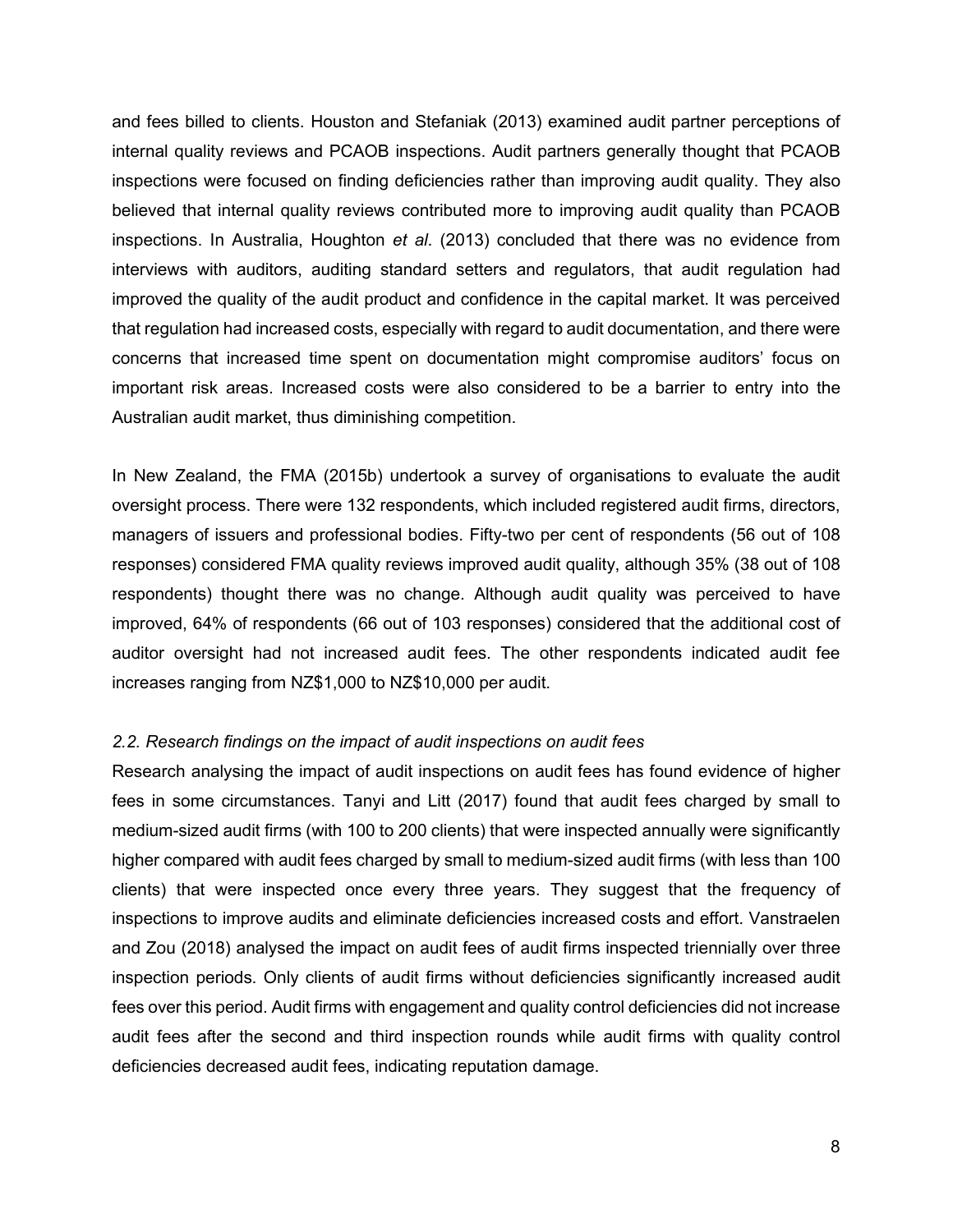Acito *et al*. (2017) analysed the inspection reports of Big 4 audit firms from 2005 and 2009 and estimated the relative impact the deficiency may have had on the financial statements of each of the auditors' clients. Firms with greater exposure to an accounting deficiency were found to have higher audit fees, indicating that action was taken by the Big 4 audit firms to rectify the shortcomings reported by the PCAOB.

Research findings also show that when an audit inspection is expected audit firms are likely to increase audit effort (Chi *et al*., 2018; Lamoreaux, 2016; Lamoreaux *et al*., 2017). Chi *et al*. (2018) found that Chinese clients perceive value in being audited by a PCAOB-registered audit firm and are willing to pay a premium for their service as their results indicated an increase in audit fees and audit quality.

Regulations such as those imposed by the FMA inspections exact costs on audit firms, which are likely to affect some companies, for example, smaller companies, differently. These increased costs appear to have had a substantial impact on capital markets. For example, an issue that has been examined is whether SOX or other regulations imposed higher costs on smaller companies. It is believed that the increased costs may have encouraged smaller companies to 'go dark' (delist) (e.g., Leuz *et al.*, 2008; Bushee and Leuz, 2005). It is therefore worthwhile to investigate this issue in the New Zealand setting, and to take account of the special features of the New Zealand regulations.

# *2.3. Background to audit regulation in New Zealand*

In 2011, the New Zealand Government introduced legislation to oversee the quality of audits and auditors by the FMA. The legislation authorises the FMA to prescribe minimum standards for licensed auditors and registered audit firms that audit entities defined under the Financial Markets Conduct Act.<sup>2</sup>

The features of the regulatory regime are consistent with IFIAR core principles (IFIAR, 2016), including independent oversight and operation of the regulator and an audit inspections programme incorporating a risk-based approach, with recurring inspections at firm and audit file level and reporting mechanisms. The FMA is required to carry out quality reviews of registered

<span id="page-8-0"></span> $2$  An FMC reporting entity is defined in the Financial Markets Conduct Act 2013. These entities are considered to have a greater level of public accountability and include issuers of debt and equity securities to the public, listed issuers, registered banks, licenced insurance companies, credit unions and building societies (Financial Markets Conduct Act 2013, s451).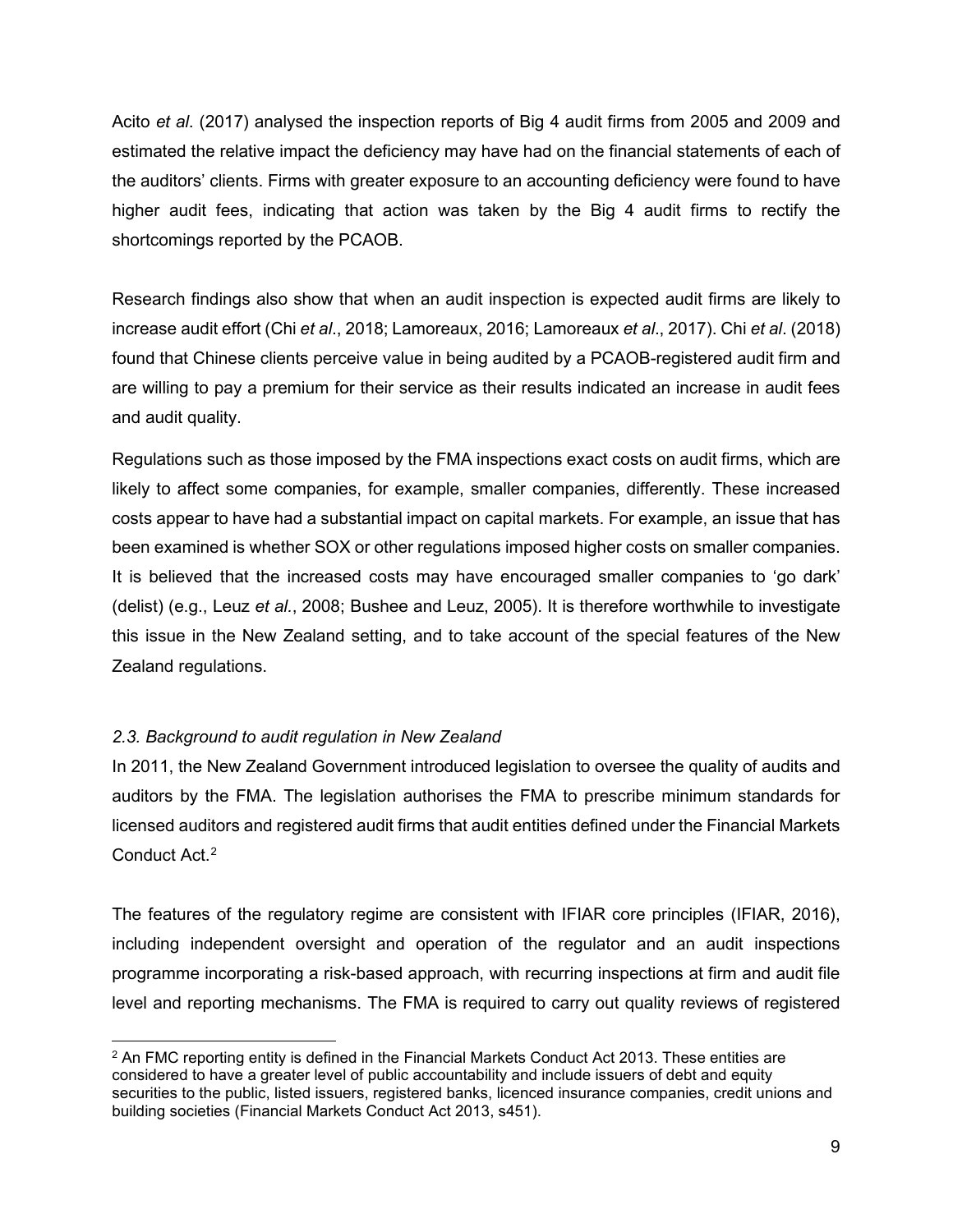audit firms once every four years. Except in the case of Big 4 firms, which are reviewed every 18 months, in practice, the FMA undertakes quality reviews of firms every three years (FMA, 2017).

Quality reviews are undertaken to ensure that the audit systems and processes comply with auditing and assurance standards and that reasonable care, diligence and skill are demonstrated in the audit work (Audit Regulation Act, 2011, s65).

A quality review is specified in the legislation and is to include:

- i. an assessment of the design of the internal quality-control system;
- ii. reasonable compliance testing of procedures, and a review of a sufficient number of audit files to verify the effectiveness of the internal quality-control system;
- iii. a review of the systems, policies and procedures to assess compliance with legal requirements and auditing and assurance standards;
- iv. the quantity and quality of resources used; and
- v. compliance with competence programmes.

(Auditor Regulation Act 2011, s68(1)).

The audit firms are required to pay the FMA for the quality review (Auditor Regulation Act 2011, s67(4)).

A review of audit files requires evidence that legal requirements and auditing and assurance standards have been complied with and that each audit is carried out with reasonable care, diligence and skill (Auditor Regulation Act 2011, s68(3)). To provide a reliable audit opinion, an audit also has to be independent, have sufficient audit evidence and have professional scepticism applied by the auditors (FMA, 2016).

The FMA can impose penalties if audits are not carried out to the specified standards. Similar to the PCAOB, the FMA can cancel or suspend auditors' licences and audit firm registrations and can suspend or prohibit audits being performed (Audit Regulation Act 2011, s78(2)). In addition, auditors may be subject to disciplinary procedures from the relevant professional accounting body.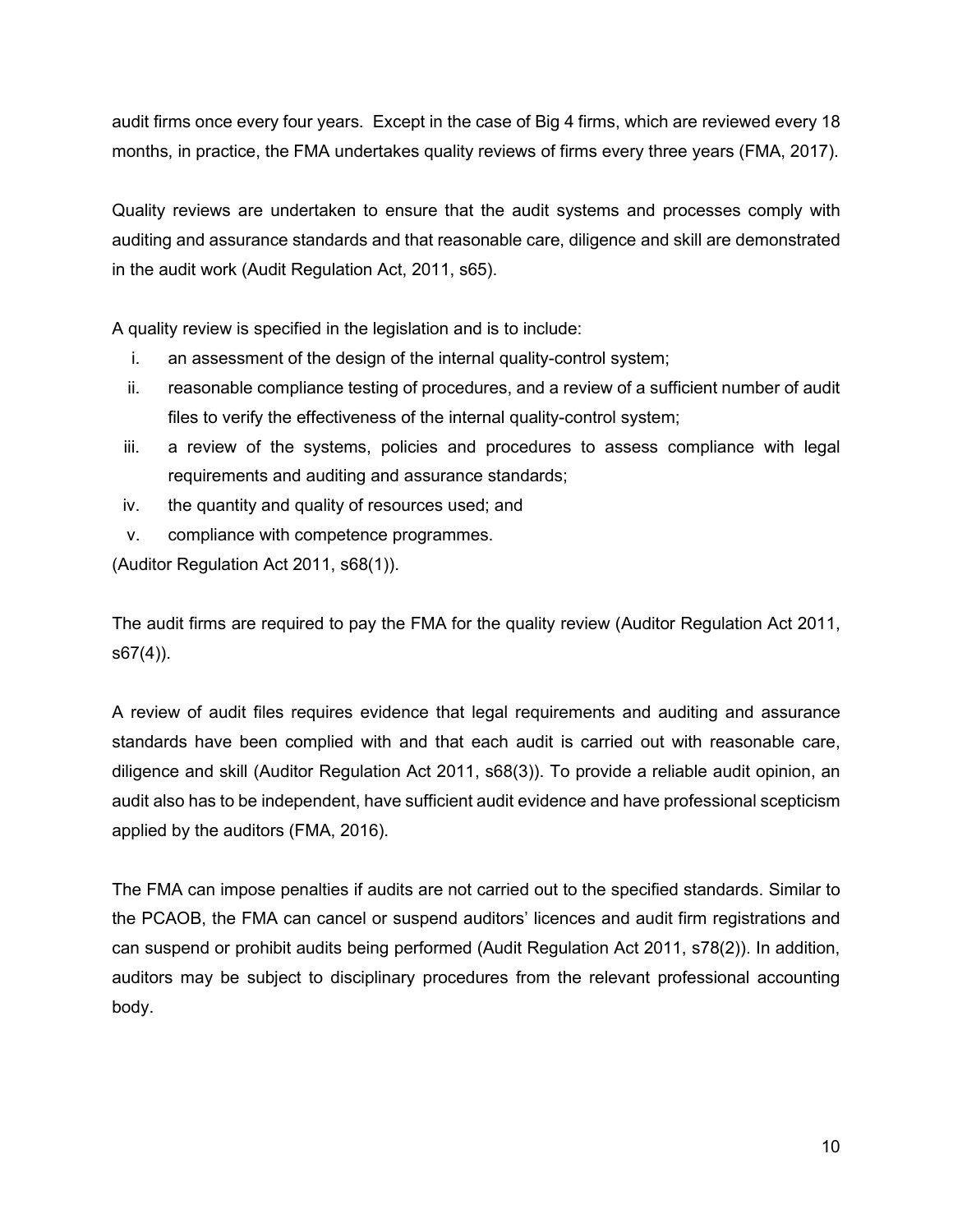Unlike the PCAOB, the FMA does not release quality review reports to the public but prepares an annual Audit Quality Monitoring Report, which summarises findings from the reviews undertaken in that year.

A unique feature of the audit quality reviews in New Zealand is the small number of licenced auditor and audit firms. In 2017 to 2018 the FMA (2018) had oversight of 138 licensed auditors and 19 audit firms. The number of audit firms has dropped from 40 firms at the time the regime was introduced. The FMA (2018) attributes the drop to audit firms being unable to meet audit rotation requirements and the need for two audit partners to be involved in FMC audits.

### *2.4. The impact of regulation on audit fees of large and small clients in New Zealand*

Alali *et al*. (2017) investigated changes in fee data from Audit Analytics for the period 2000 to 2010. They examined the Big 4 premium for large and small clients as well as the effects of specific events in the post-SOX period that may have impacted on the Big 4 premium. They found that Big 4 audit fees increased significantly from the pre-SOX period (2000–2001) to the SOX period (2002–2006). However, the Big 4 pricing premium decreased significantly from 2007 to 2010. For small clients, a Big 4 premium existed in the pre-SOX period and during the SOX period (2002–2003). This premium decreased from 2004 to 2006 but unexpectedly and significantly increased in 2007 due to the adoption of PCAOB AS5 (now AS 2201). It is speculated that this may be due to changes in the audit pricing differentials between the large and small companies. The Big 4 then decreased significantly the audit fees during the financial crisis period (2008– 2010), likely a reflection of the poor economic conditions of the financial crises. The authors conclude that Big 4 audit pricing of small clients depends on the nature of competition and the pricing power of the audit firm, with Big 4 firms being able to reject small clients if they are not adequately compensated. In terms of the impact of regulation on audit fees, Ghosh and Pawlewicz (2009) show that audit fee levels rose approximately 74% in the post-SOX period after controlling for audit and client characteristics. They also found an increase in audit fees of 42% for Big 4 firms compared with smaller audit firms.

There are very few New Zealand studies on audit fees and the size of the client. One of the earliest studies was performed by Firth (1985) who indicated that audit fees were being based on costs incurred rather than monopoly pricing despite a high level of concentration within the auditing profession. Firth (1993) found the existence of an audit fee premium after New Zealand firms switched to a Big 8 brand name in 1983. Johnson *et al*. (1995) further determined that higher fees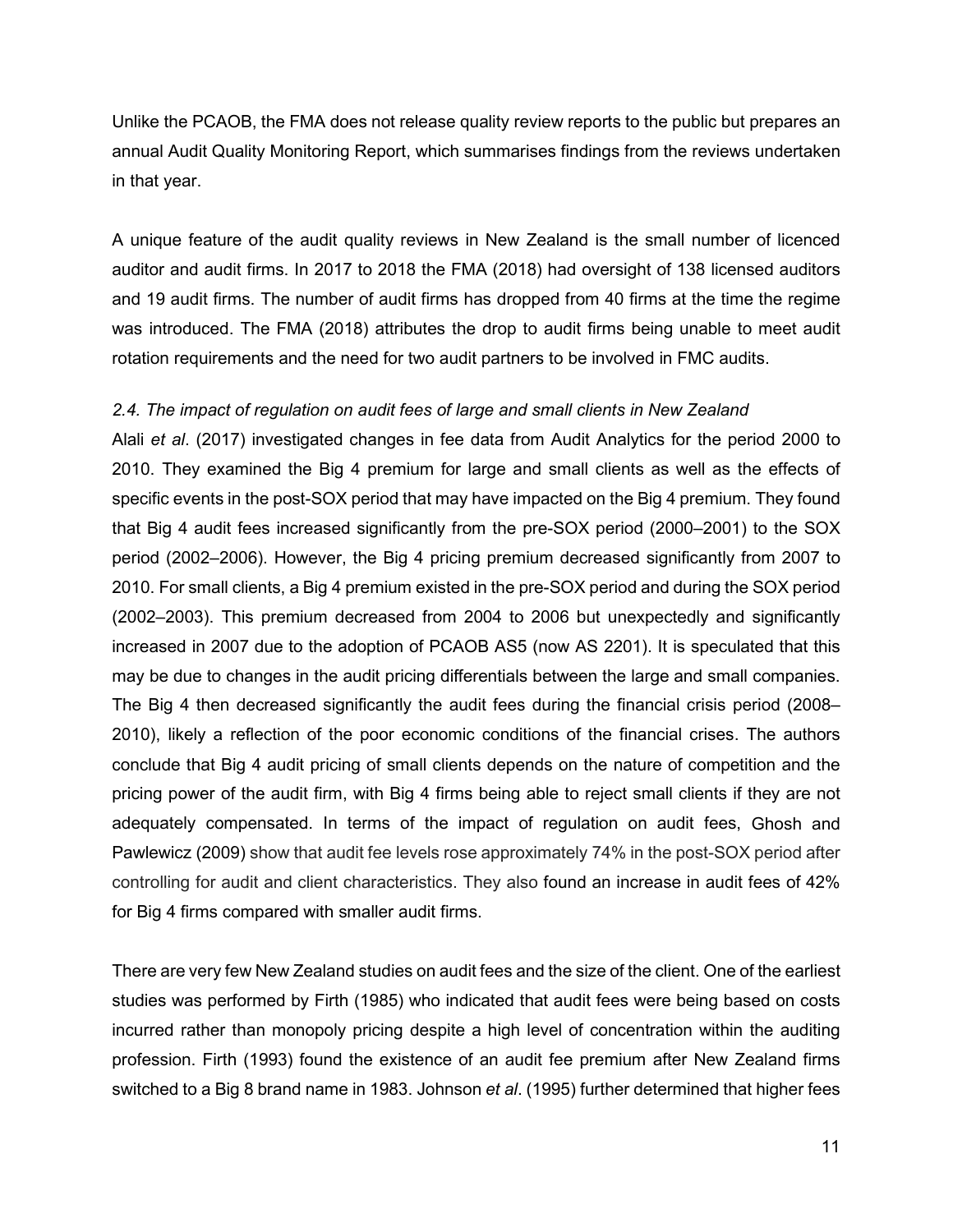are charged by the Big 5 in the large listed and small unlisted segments of the market. In the United States (Francis and Simon, 1987), Australia (Francis and Stokes, 1986; Carson *et al*., 2004) and Hong Kong (Gul, 1999), price premiums were charged by large auditors to smaller clients. This is consistent with the results of the meta-regression analysis performed by Hay and Knechel (2017) who show that after controlling for publication bias, there is still a significant Big N audit fee premium. However, of interest to this study, both the Australian studies and a Hong Kong study by Lee (1996) did not find price premiums to Big 6 auditors in the large auditee segment of the market.

Carson *et al*. (2014), in their Australian study, attribute the increase in audit fees over the period from 2000 to 2011 to increased regulation which required greater audit effort. Based on these results, they surmise that New Zealand's Auditor Regulation Act 2011 was likely to result in increased market concentration and increased audit fees. Previous New Zealand studies on regulation focused on accounting issues, such as the introduction of NZ IFRS, which increased audit fees (Griffin *et al*., 2009) or on the impact of overseas governance reforms (e.g., SOX in the United States and CLERP 9 in Australia), which did not appear to have substantially affected audit fees (Griffin *et al*., 2009).

### **3. Research hypotheses**

The research findings suggest that regulation of audit inspections has increased audit fees charged by audit firms. However, audit fees may not increase if the audit firm reports deficiencies (Vanstraelen and Zou, 2018).

In New Zealand, the FMA does not publicly report audit deficiencies by audit firms. However, a review of the FMA audit quality reports indicates that shortcomings in audit files have been identified. Table 1 shows the ratings given by the FMA for listed entities from 2013 to 2016.

### [Insert Table 1]

The FMA rates audit files as 'good with limited improvement', 'compliant but requiring improvement' and 'requiring significant improvement'.<sup>[3](#page-11-0)</sup> From 2013 to 2016, 16 out of 47 (34%)

<span id="page-11-0"></span><sup>3</sup> **Good or good with limited improvement required:** audit procedures have been performed around key risk areas and satisfactory audit evidence has been obtained. **Compliant but needs improvement:** sufficient and appropriate audit evidence has been obtained in key risk areas. However, a number of areas in the file show that the audit was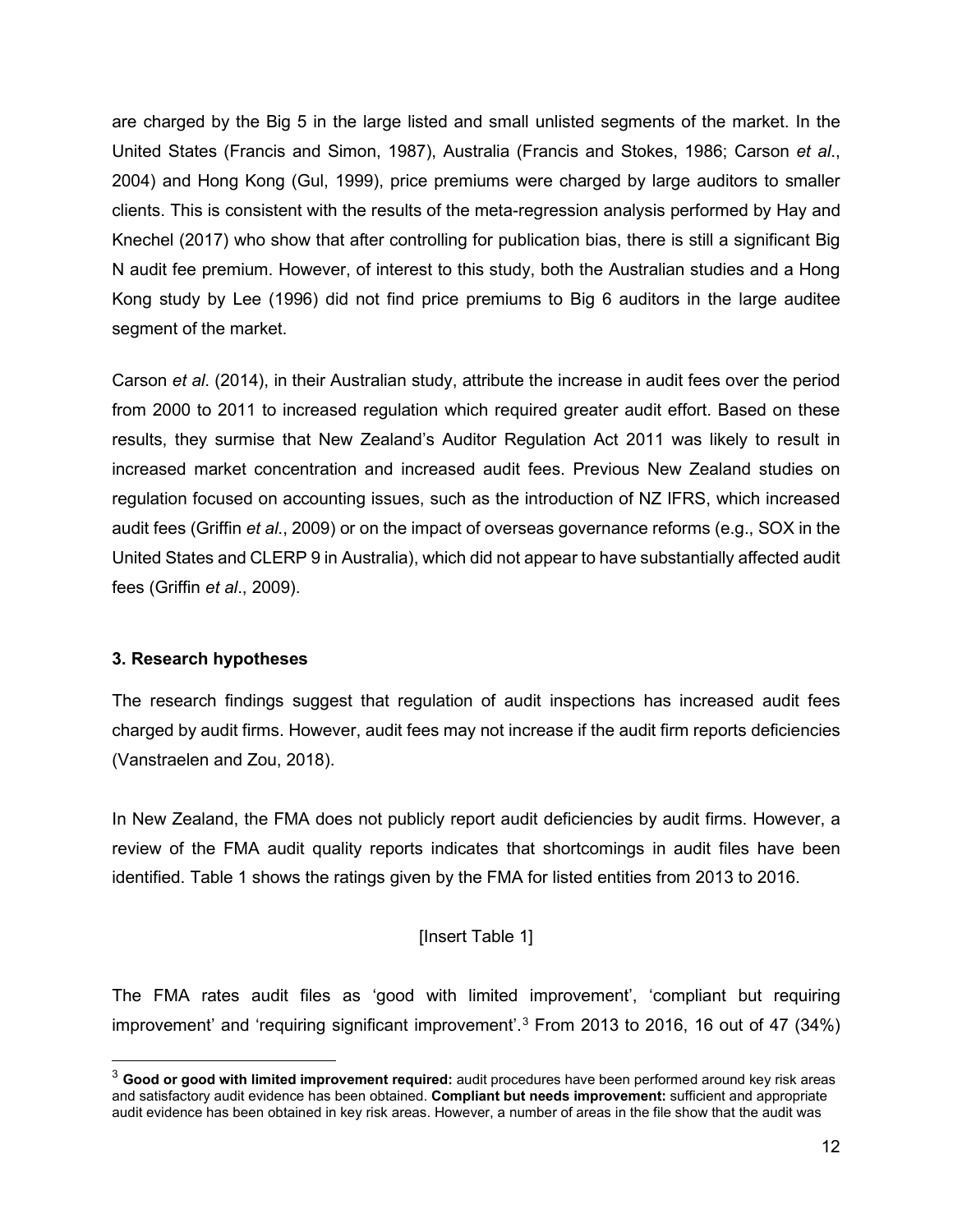files required significant improvement while 23 out of 47 (49%) complied with standards but required improvement. These data suggest that audit firms of listed entities would have had to make improvements to audit procedures and carry out additional work to obtain sufficient audit evidence to meet FMA standards. The issue is whether some of these costs were passed on to the audit client if improvements were required. Evidence from the FMA (2015b) survey suggests that audit fees did not increase and any audit fee increases were modest, in the range of NZ\$1,000 to NZ\$10,000. However, this study had limitations because it was based on the perceptions of a range of stakeholders and not on the fees reported. It is also contrary to the prediction made by Carson *et al.* (2014).

Based on previous research (Acito *et al*., 2017; Tanyi and Litt, 2017; Vanstraelan and Zou, 2018), it is expected that audit fees would increase overall. However, this evidence is nearly all from one country, the United States. Therefore. these results might not necessarily apply to New Zealand because of the unique features of the New Zealand setting, including the highly concentrated audit market and the degree of oversight such as the number of audit firm inspections.

In summary, it is unclear if the introduction of audit oversight and the compliance costs involved would be passed on to audit clients. The research hypothesis is therefore stated in the null form:

*H1: The introduction of FMA audit quality reviews does not increase the audit fees of New Zealand listed companies.* 

The previous discussion indicates that the impact on audit fees is expected to be different for diverse sectors of the market, for example, based on client size (Carson *et al*., 2004; Alali *et al.,* 2017). Based on studies of the impact of regulation or inspection processes (e.g., under SOX) in various countries, FMA audit quality reviews increased auditors' workload; therefore, it is expected that audit fees would increase. However, Knechel *et al*. (2009), using data envelopment analysis, show that audits of larger clients are generally more efficient due to the increase in audit effort being made up of work done by lower-cost staff accountants. Prior research indicates that an auditor's operating leverage is greatest for large clients due to manager and partner hours

not performed in accordance with auditing standards. **Significant improvements required:** the review has found insufficient audit evidence for at least one key risk area or the audit file showed a material misstatement which required restatement of the financial statements. There are a number of areas where audit work was not performed according to standards (FMA, 2016, p. 19).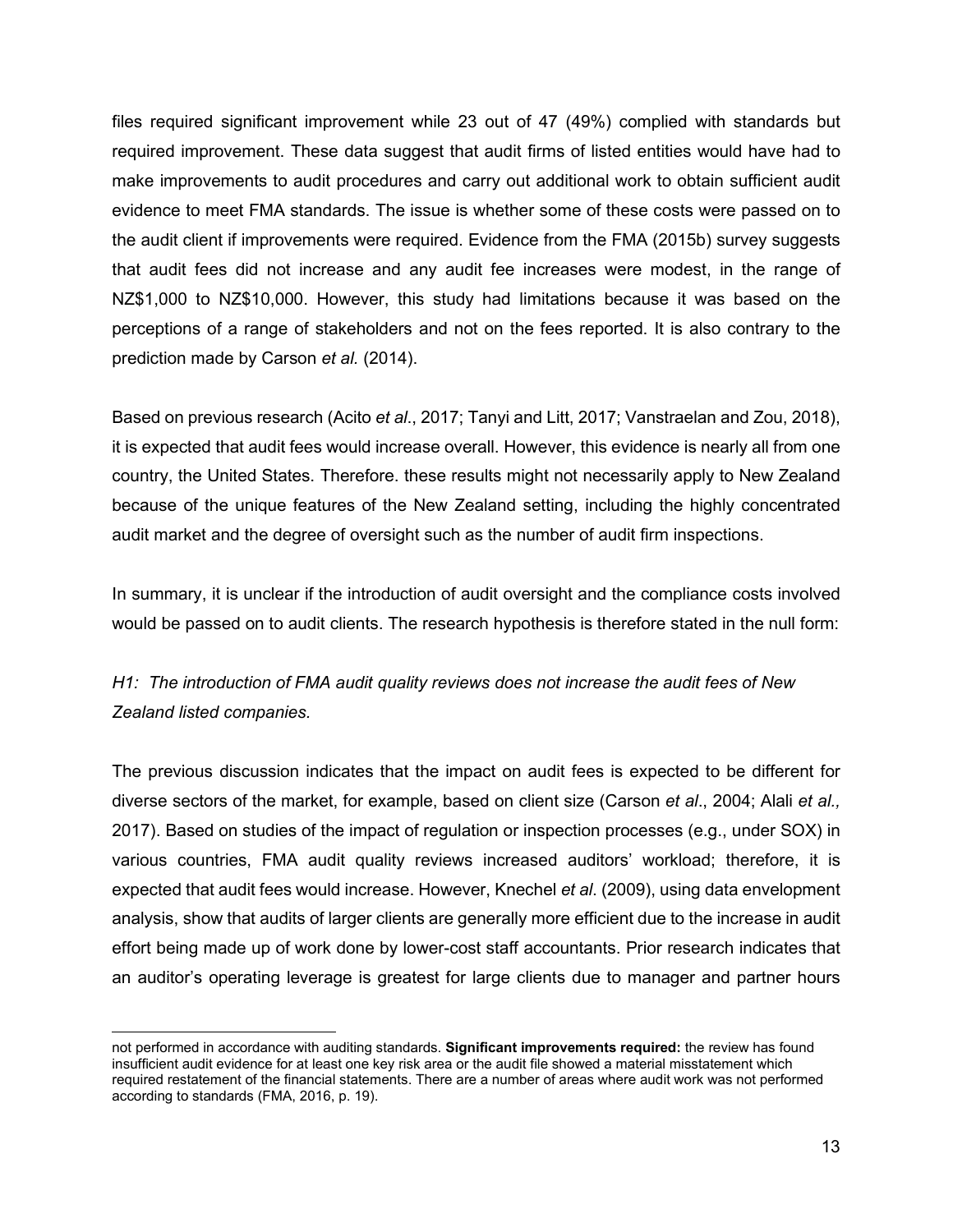reducing in proportion to the increase in all grades of labour (Dopuch *et al*., 2003; Bell *et al.*, 1994; O'Keefe *et al.*, 1994). Previous studies in the United States have shown that the effects of regulation are greater for smaller companies (Leuz *et al.*, 2008; Bushee and Leuz, 2005). Therefore, it is expected that the introduction of regulation for audit quality reviews would have a greater impact on smaller audit clients. The research hypothesis is therefore:

*H2: The introduction of FMA audit quality reviews increases the audit fees of smaller New Zealand listed companies relative to larger companies.* 

### **4. Research design**

### *4.1. Data*

FMA audit quality reviews commenced in 2013, with audit firms subject to review once every three years and Big 4 audit firms every 18 months (FMA, 2016). Table 2 reports the number of registered audit firms, and the number of audit firms and Big 4 firms inspected each year from 2013 to 2016.

### [Insert Table 2]

On the basis of the FMA's selection process, all registered audit firms would have been reviewed at least once by the end of 2016. We analyse audit fee and financial data for years 2009 to 2011, three years before inspections commenced, and for years 2013 to 2016, four years after inspection commenced. Years 2012 and 2017 are excluded from the data analysis. The year 2012 is excluded as this is considered to be a year of transition to audit inspections, and 2017 is excluded because, in this year, auditor reporting changed, requiring auditors to communicate key audit matters in the audit report (ISA (NZ)701 *Communicating Key Audit Matters in the Independent Auditors Report* (NZAASB, 2015). These changes applied to all listed companies in 2017 and have had a significant impact on audit fees (Li *et al*., 2018).

### *4.2. Empirical model*

The audit fee model is used to examine the impact of audit quality reviews on audit fees. Based on Hay *et al*. (2006) and Hay (2013) the audit fee model is:

LAF =  $\alpha_0 + \alpha_1 POST + \alpha_2 LogAssets + \alpha_3 LogSeq + \alpha_4 Foreign + \alpha_5 InvRec + \alpha_6 ROA + \alpha_7 Loss +$ α8*Lev* + α9*Current* + α10*Opinion* + α11*Busy* + α12*LogNasf* + α13*Big4* + *Fixed Effects* + e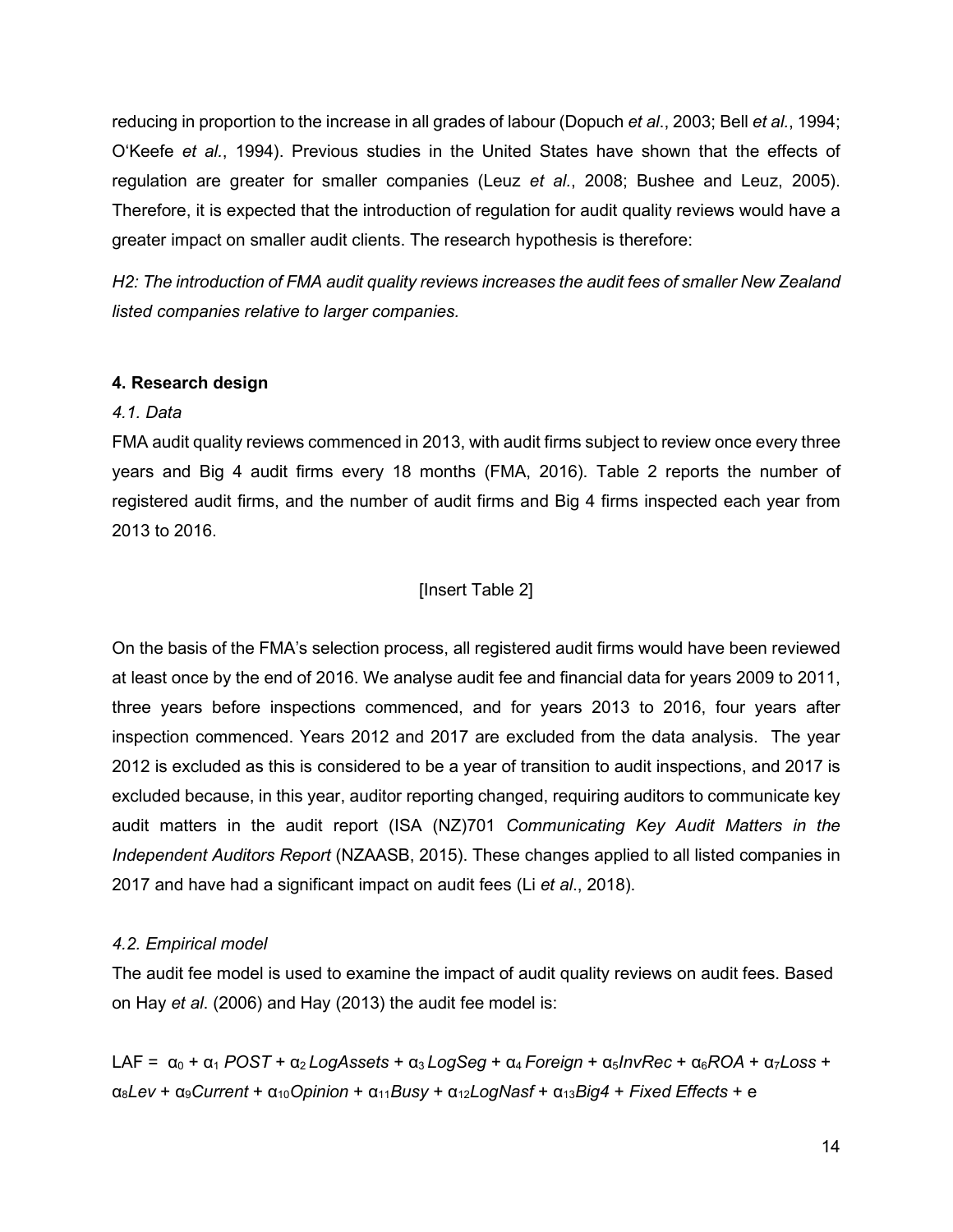The dependent variable is the log of audit fees*. Post* is an indicator variable of 1 if the company balance date is in the years 2013 to 2016, the period in which quality reviews were undertaken, and 0 for balance dates in years 2009 to 2011. If quality reviews have resulted in an increase in audit fees the coefficient *POST* will be positive.

*LogAssets* is the natural logarithm of total assets and is used to control for client size. *LogSeg* is the natural logarithm of the number of business segments and *Foreign* an indicator of 1 if the company has exports sales, 0 otherwise. These two variables control for organisational and geographic complexity of a client (Hay, 2013). *InvRec* is the sum of inventory and trade receivables and is a measure of inherent risk. Two variables are included to control for the performance of a firm: the return on assets (*ROA*) is Earnings before Interest and Taxation (EBIT) scaled by total assets and *Loss* is an indicator variable if the company has incurred a loss in the current financial year, 0 otherwise. Controls are included for leverage (*Lev*), non-current liabilities divided by total assets, and liquidity (*CurrentRatio*), measured by current assets divided by current liabilities. Three controls for audit engagement attributes are included: *Opinion* is an indicator variable of 1 if a qualified audit opinion is given, 0 otherwise; *Busy* is an indicator variable of 1 if the audit has a June balance date, 0 otherwise; and *LogNasf* is the natural logarithm of non-audit services and the indicator variable for a Big 4 audit firm.

Given that the data are from the same individual companies over the sample period, we use a panel data fixed-effects regression consistent with auditing studies by Xu *et al*. (2013), Hay and Knechel (2010) and Groff *et al.* (2017).

### *4.3. Sample*

The sample was compiled using companies listed on the NZX Main Board in October 2017. The sample excludes property trusts, unit trusts, funds and Australian registered companies crosslisted on the NZX, and includes a total of 103 companies. Data were collected for each company over the 2009 to 2016 period. In some cases, there is an incomplete set of data for the six-year period as a result of companies listing or delisting during the period.

Table 3 classifies the sample by industry group and audit firm for 2016. Consumer staples represents 19 out of 103 (18%) companies, and industrial companies represents 18 out of 103 (17%) companies. These are followed by consumer discretionary, 15 out of 103 (14%)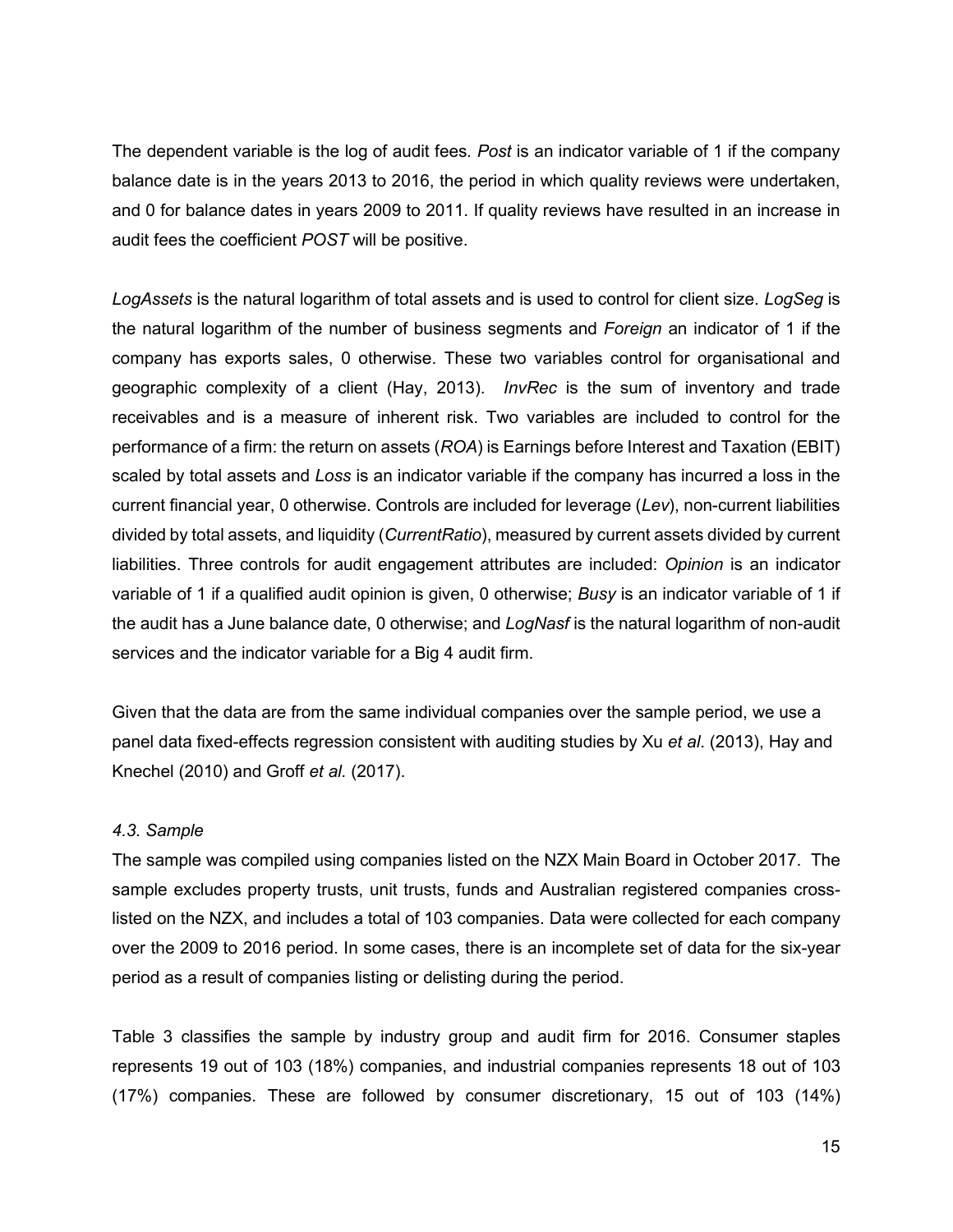companies, healthcare 12 out of 103 (12%) companies, and information technology, 11 out of 103 (11%) companies. The financial sector includes investment companies Aorere Resources Ltd and Marlin Global Ltd.

# [Insert Table 3]

The Big 4 audit firms dominate the audit market, auditing 96 out of the 103 (93.2%) listed companies in 2016. PricewaterhouseCoopers (PwC) has the greater market share with 41 out of 103 (39.8%) listed company audits, followed by KPMG with 21 (20.4%) audits, Deloitte with 18 (17.4%) audits and Ernst & Young (EY) with 16 (15.5%) audits. PwC is also the dominant auditor in the healthcare, consumer discretionary and real estate industries. KPMG dominates the telecommunications audits while KPMG and Deloitte each audit three out of eight utilities audits.

## **5. Findings**

## *5.1. Descriptive statistics of variables*

Descriptive statistics for the audit fee model variables are reported in Table 4. The average audit fee is NZ\$306,402 and non-audit services fees average NZ\$137,229, but there is substantial variation as indicated by the standard deviations.

### [Insert Table 4]

Total assets average NZ1.063 billion for the sample with 18% of the assets comprising inventory and receivables. Current assets exceed current liabilities 6.34 times on average. Non-current liabilities average 26% of total assets. The average return on assets is low at 1% with 23% of company annual results reporting operating losses. The listed companies have on average 2.8 segments and 65% generate foreign sales. Forty-six per cent of the audits had June balance dates with only 1% having qualified audit opinions.

### *5.2. Audit fee descriptive statistics*

Descriptive statistics for audit fees are reported in Table 5. Total, mean and median audit fees are analysed by year and audit firm. In 2009, KPMG had 51.1% of the total audit fees followed by PwC (28.7%), Deloitte (10.1%), EY (7.4%) and Other auditors (2.7%). By 2016, the profile changed considerably with PwC collecting 33.5% of the total audit fees followed by EY (25.1%), KPMG (22.8%), Deloitte (16.1%) and Other auditors (2.4%). The large decline in KPMG's market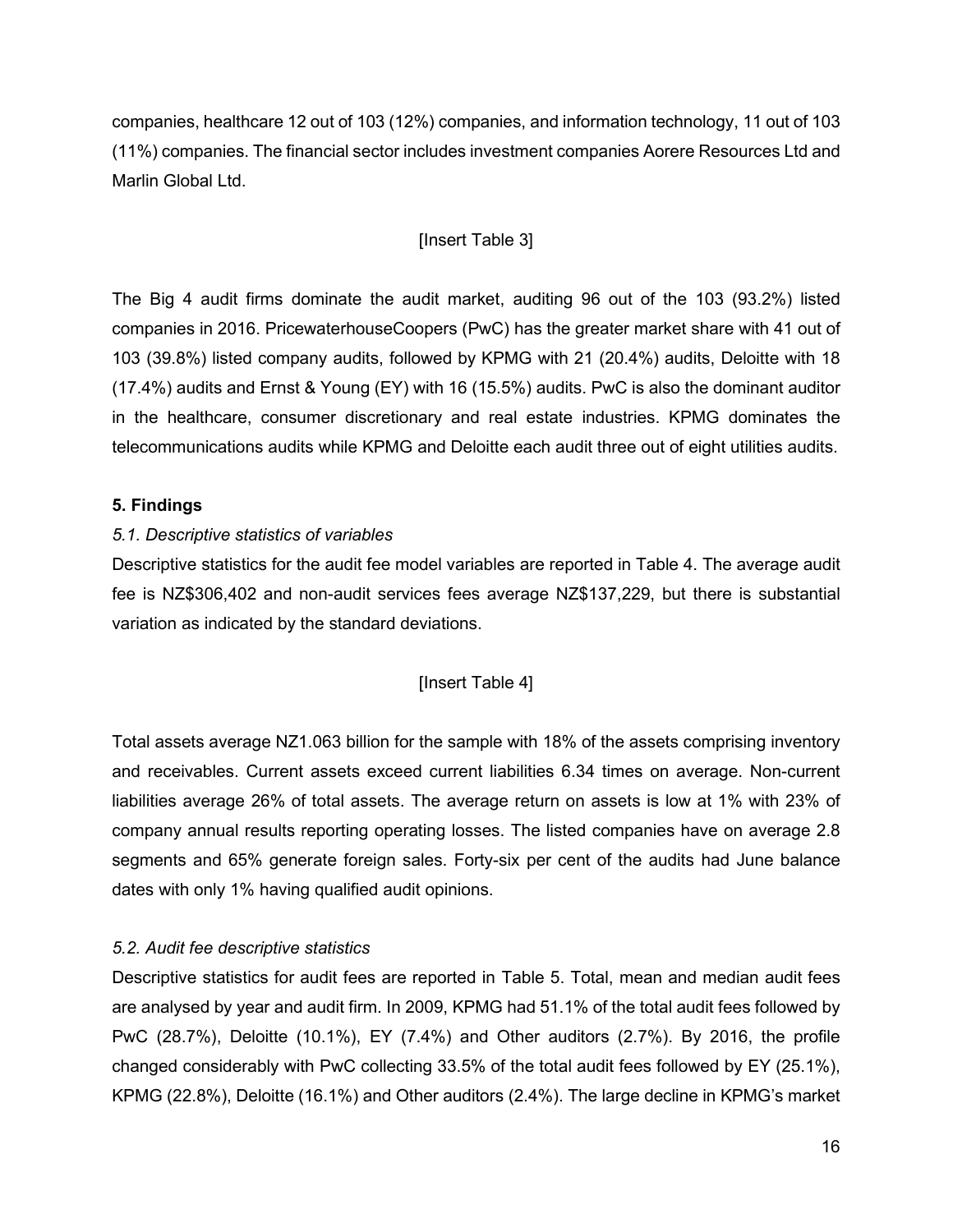share was in large due to KPMG losing the NZ\$3,000,000 Fletcher Building Industries Ltd audit to EY in 2015. The audit market for listed companies is dominated by the Big 4, which audited 97.6% of the listed companies in 2016.

## [Insert Table 5]

The average audit fee for Big 4 clients decreased from NZ\$335,447 in 2009 to NZ\$299,585 in 2016, a decrease of 10.7%. During this period the Consumer Price Index increased by 12.9% between the first quarter of 2009 (index 876.8) and the final quarter of 2016 (index 990.2) (Reserve Bank of New Zealand, n.d.). In contrast, the median audit fee increased by 21.3%.

Big 4 mean and median audit fees vary over time. Because of this variation, a constant annual compound growth rate (CAGR) in the mean and median audit fees is calculated for the 2009 to 2016 period. The overall mean audit fee declined by –1.6%. For the same period the compound average annual rate of inflation was 1.6%. Thus, during this period, mean audit fee increases do not appear to have covered inflation.

The CAGR show considerable variation by audit firm. While PwC gained market share over the 2006 to 2016 period, the CAGR for mean and median audit fees was minimal at –0.4% and 0.8% respectively. KPMG's and EY's mean and median CAGRs were affected by the Fletcher Building Industries Ltd audit switch. While EY's mean CAGR increased by 10.1%, KPMG's declined by – 10.1%. Other audit firms showed increases in audit fees with CAGR mean and median audit fees of 7.4% and 5.7% respectively.

The analysis is repeated for a constant sample of audits for the same company for the sevenyear period. The sample comprises 68 firms. The CAGRs (not reported) in the overall mean and median audit fees are a little higher than the full sample at 0.3% (full sample –1.6%) and 3.8% (full sample 2.8%) respectively. The growth rates are also slightly higher for the Big 4 firms but lower for Other firms (mean CAGR of 6.6% and median CAGR of 4.7%).

In contrast, Griffin *et al*. (2009), investigating audit fees in New Zealand from 2002 to 2007, found an increase in mean audit fees of 7.3% compounded annually (NZ\$142,373 in 2002 to NZ\$234,402 in 2007). In 2007, New Zealand auditors earned total audit fees of NZ\$25.3 million, with the Big 4 firms earning NZ\$24.5 million of that total and around 95% of combined audit fees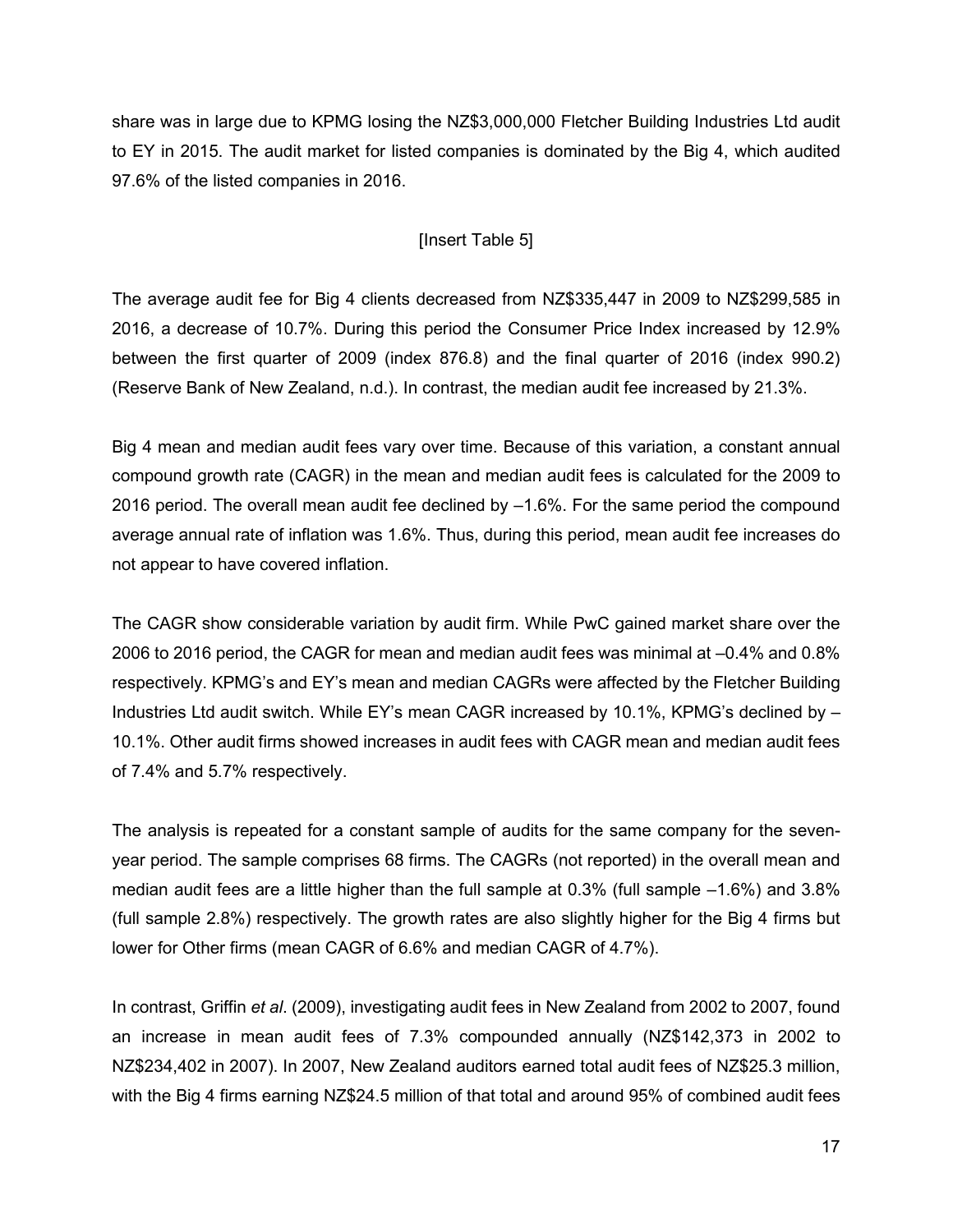and non-audit fees. Collectively the Big 4 performed more than 82% of the audits. PwC captured the highest market share (35.9%), followed by KPMG (27.5%), Other auditors (18.3%), Deloitte (11.0%) and Ernst & Young (7.3%). The market share of all the Big 4 firms remained relatively stable over the period 2002 to 2007. When comparing the market share over time, the major change was in the share of Other auditors, which decreased from 21.9% in 2002 (Griffin *et al*., 2009) to 2.4% in 2016.

Table 6 shows the movement in the number of listed company audits held by each firm from 2009 to 2016. Movements are classified as new company listings, switches between auditors and delistings.

# [Insert Table 6]

The table shows that PwC increased its market share through new company listings in 2015 and 2016. These listings included AFT Pharmaceuticals Listed, Orion Health Group, Oceania Healthcare, NZME Ltd and Tegel Group Holdings. Other audit firms lost market share by listed companies switching to Big 4 auditors.

Table 7 reports the CAGRs for small and large companies based on the median of total assets of the sample. The CAGRs in the mean and median are negative at –2.7% and –1.2% respectively for large companies. In contrast, the CAGR in mean audit fees of small companies is 2.7% and the CAGR in the median audit fee is 10.5%.

# [Insert Table 7]

Overall, the audit fee analysis shows that the audit market for listed companies is concentrated with the Big 4 earning 97.6% of audit fees. There was very little growth in the mean and median audit fees of audit firms of listed companies over the 2009 to 2016 period with the CACR mean declining by 1.6% from 2009 to 2006. The analysis of audit fees by size of listed company shows that mean CAGR audit fees increased for small companies and decreased for large companies.

# *5.3. Regression results*

Table 8 reports the results of the panel data fixed-effects regression audit fee model for the full sample. The regression for the full sample explains 62.1% of the variation in audit fees.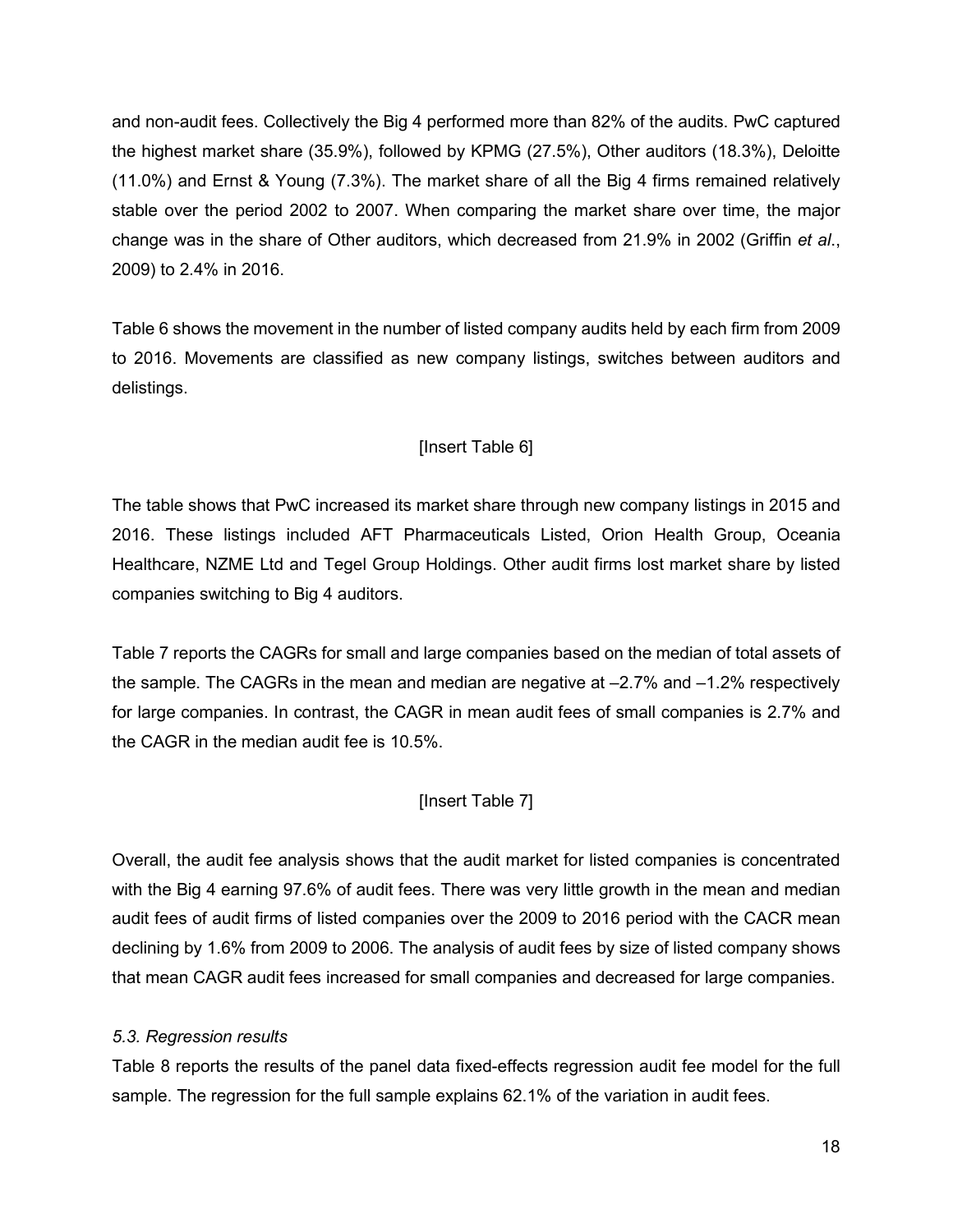### [Insert Table 8]

The coefficients of *LogAssets*, *LogSeg* and *InvRec* are positively significantly correlated with audit fees, indicating that audit fees are higher for companies that are larger, more complex and have greater inherent risk. *Foreign*, *ROA* and *CurrentRatio* are negatively associated with audit fees but are not significant. *Opinion* and *Busy* are positive and significant. *Loss* and *LogNASF* are not significant in the audit fee model. The coefficient for Big 4 is negative and significant. Industry sector was excluded as a control variable because of multicollinearity issues.

The variable of interest is *POST*. The coefficient is positive and highly significant indicating that audit fees increased after the introduction of audit regulation. The coefficient estimates that audit fees increased by 9.5% after the introduction of quality reviews. This result is consistent with international studies and indicates that increased effort of audit firms is passed on to the audit clients. The null hypothesis is thus rejected.

The sample is then split into quartiles of the total assets of each company. It is argued that larger companies have economies of scale which may reduce the impact of the introduction of regulation on audit fees. For example, if the auditors have to do more work to make sure the audit files are in good order for a review, that could be a substantial proportion of the work for a smaller company, but relatively trivial for a larger company.

# [Insert Table 9]

The results in Table 9 show that *POST* is positive and highly significant for smaller companies in the first (Q1) and second (Q2) quartiles and for smaller-sized companies below the median. The coefficient for *POST* for the regression predicts that audit fees increased by 18% for companies in Q1 and by 10% in Q2. Further regression analysis (not shown) of small companies, below the median of total assets, estimates that audit fees of small companies increased by 15%. In contrast, *POST* is positive and not significant for larger companies in the third (Q3) and fourth (Q4) quartiles. The results show that the introduction of audit regulation increased audit fees for small but not large companies.

### **6. Summary and conclusions**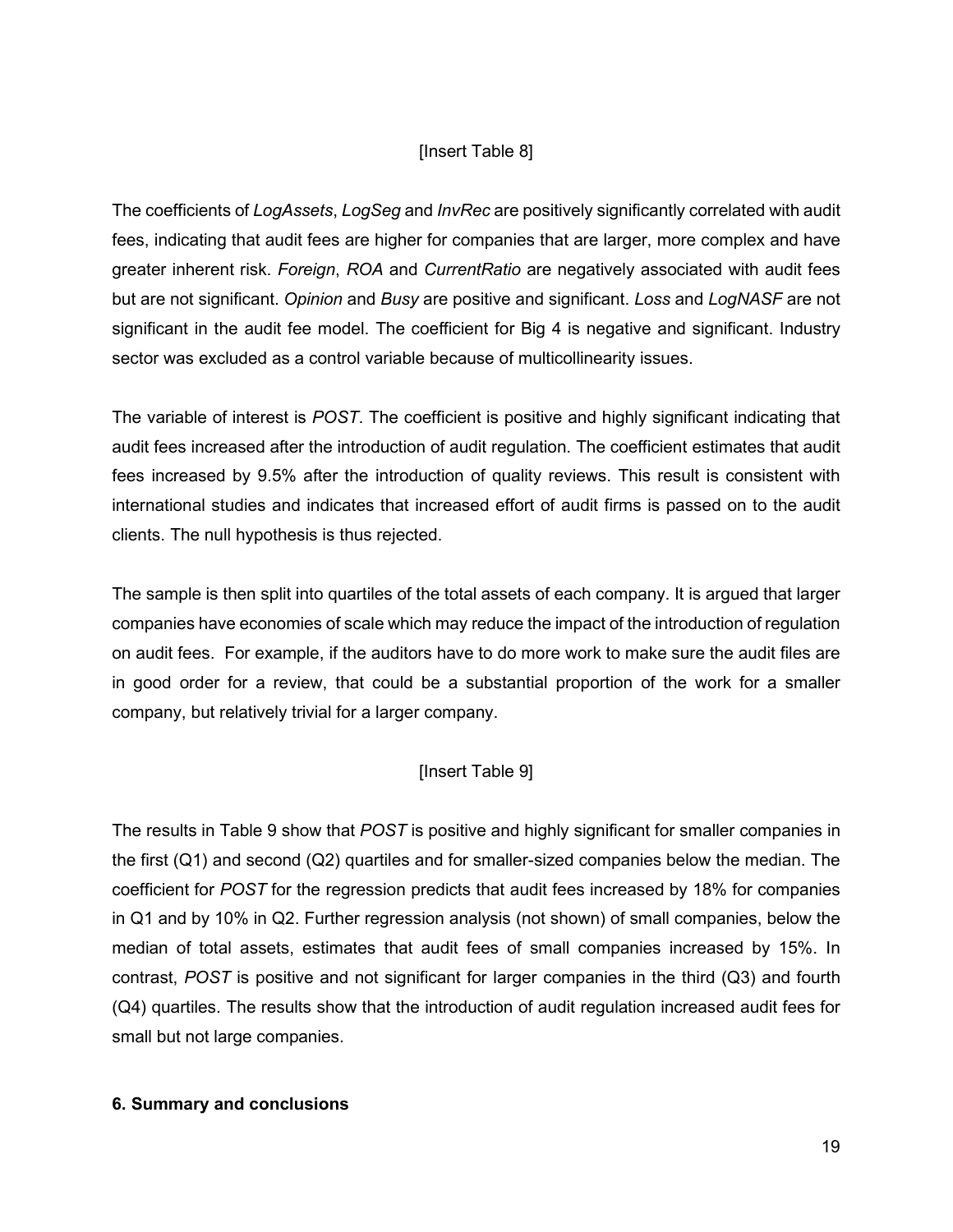The introduction of the Audit Regulation Act 2011 established the FMA as the regulatory body to oversee the audits of FMC reporting entities. This study examines the impact of the FMA's quality reviews on the audit fees charged by auditors subject to FMA quality reviews. International studies have shown that audit quality reviews of regulators increase the audit fees of clients audited by both small and large audit firms. Additional evidence suggests that firms with deficiencies increase efforts, which increases audit fees.

The impact of audit quality reviews on audit fees is examined, comparing audit fees in 2009 to 2016 three years before reviews commenced with audit fees charged from 2013 to 2016 four years after inspections commenced in 2013. The regression results show that audit fees increased by an estimated 9.5% after the introduction of quality reviews.

Further analysis shows that the audit fee increases were statistically significant for smaller but not larger companies. For smaller companies audit fees increased by an estimated 15% after the introduction of quality reviews. These economic consequences of regulatory oversight on audit firms have therefore had a greater impact on smaller companies.

The study is subject to limitations. The first limitation is that there is not a constant set of data for all listed companies over the periods examined because of listings and delistings during the periods. A second limitation is that audit fees of clients may be impacted if an audit firm receives a 'significant improvement' required on an audit file reviewed by the FMA. However, the FMA does not publicly report the results of its reviews by audit firm.

This study contributes to the international literature on the impact of audit regulation. It is also one of the few studies to have examined the economic consequences of regulatory audit quality reviews in New Zealand. Further research could look at the impact of audit regulation on other audit quality indicators such as the quality of financial reporting.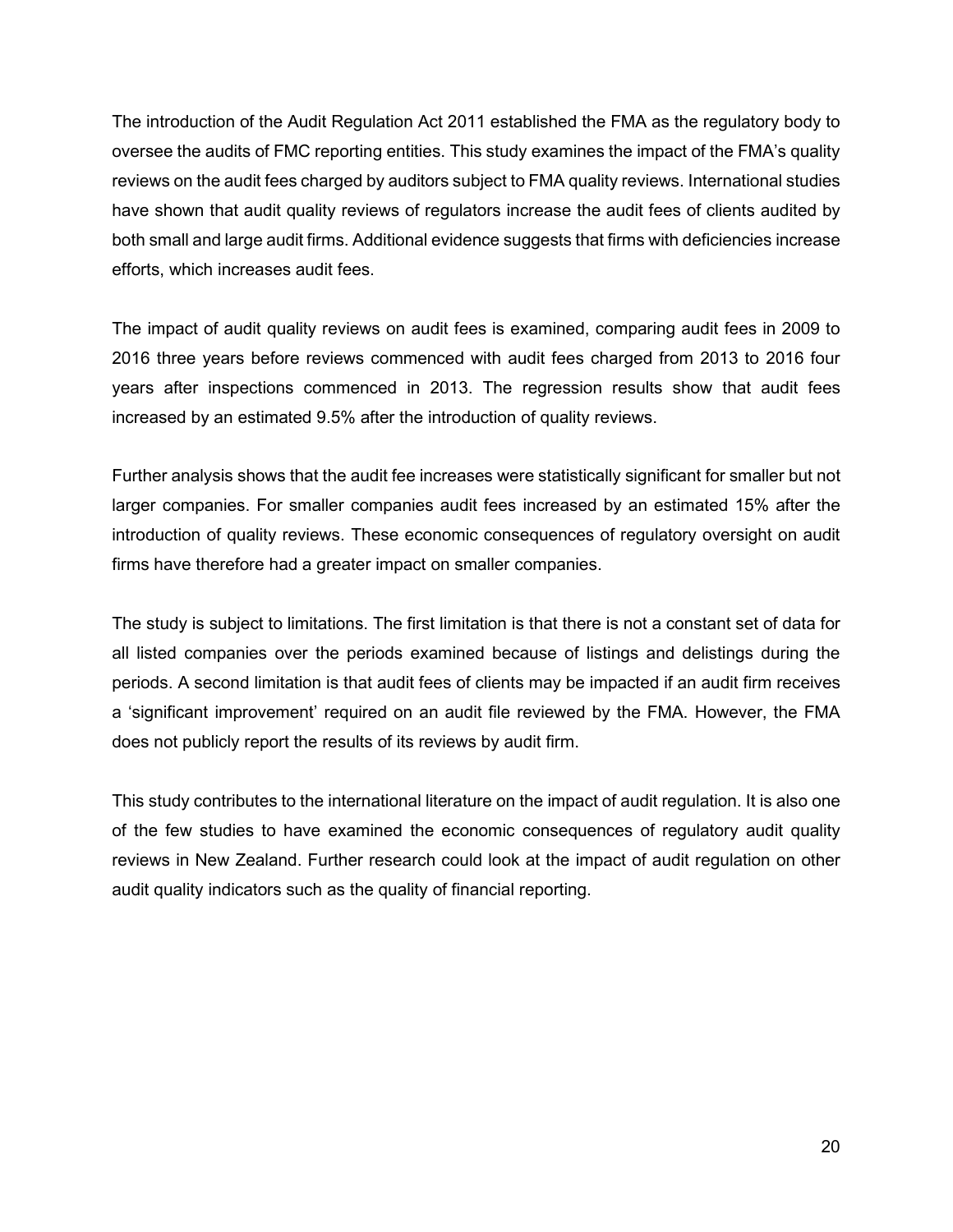#### **References**

- Abbott, L., K. Gunny, and T. Zhang, 2013, When the PCAOB talks, who listens? Evidence from stakeholder reaction to GAAP-deficient PCAOB inspections reports of small auditors, *Auditing: A Journal of Practice & Theory* 32(2), 1–31.
- Acito, A., C. Hogan, and R. Mergenthaler, 2017, The effects of PCAOB inspection reports on audit–client relationships, *The Accounting Review* 93(2), 1–35.
- Alali, F., R. Elder, and J. Zhou, 2016, An analysis of Big 4 pricing and firm size: The differential impact of demand and supply shocks on large and small clients, *Journal of Accounting, Auditing & Finance*, [https://doi.org/10.1177/0148558X17704555.](https://doi.org/10.1177%2F0148558X17704555)
- Aobdia, D., and N. Shroff, 2017, Regulatory oversight and auditor market share, *Journal of Accounting and Economics* 63, 262–287.
- Auditor Regulation Act, New Zealand Statutes, 2011, Retrieved from http://www.legislation.govt.nz/act/public/2011/0021/latest/whole.html#DLM3230571
- Bell, T. B., W. R. Knechel, and J. T. Willingham. 1994. An Exploratory Analysis of the Determinants of Audit Engagement Resource Allocations. In *Proceedings of the 1994 Deloitte & Touche University of Kansas Symposium on Auditing Problems*, edited by R. P. Srivastava, 49–67.
- Blankley, A. I., K. P. Hong, D. Kerr, and C. E. Wiggins, 2014, A note on the effect of PCAOB inspections on the audit quality of triennial CPA firms, *Research in Accounting Regulation* 26, 212–216.
- Bushee, B. J., and C. Leuz, 2005, Economic consequences of SEC disclosure regulation: Evidence from the OTC bulletin board, *Journal of Accounting and Economics* 39(2), 233– 264.
- Carcello, J. V., C. Hollingsworth, and S. A. Mastrolia, 2011, The effect of PCAOB inspections on Big 4 audit quality, *Research in Accounting Regulation* 23(2), 85–96.
- Carson, E., N. Fargher, D. T. Simon, and M. H. Taylor, 2004, Audit fees and market segmentation: Further evidence on how client size matters within the context of audit fee models, *International Journal of Auditing* 8, 79–91.
- Carson, E., N. Redmayne, and L. Liao, 2014, Audit market structure and competition in Australia, *Australian Accounting Review* 71(24), 298–312.
- Chi, W., H. Elkins, G. J. Lobo, and P. S. Mohapatra, 2018, The impact of PCAOB international registration on audit quality and audit fees: Evidence from China. Available at: [https://unitec.researchbank.ac.nz/bitstream/handle/10652/4707/Rainsbury%2C%20L.%20](https://unitec.researchbank.ac.nz/bitstream/handle/10652/4707/Rainsbury%2C%20L.%20%282019%29.pdf?sequence=4&isAllowed=y) [%282019%29.pdf?sequence=4&isAllowed=y,](https://unitec.researchbank.ac.nz/bitstream/handle/10652/4707/Rainsbury%2C%20L.%20%282019%29.pdf?sequence=4&isAllowed=y) accessed date 24 January 2019.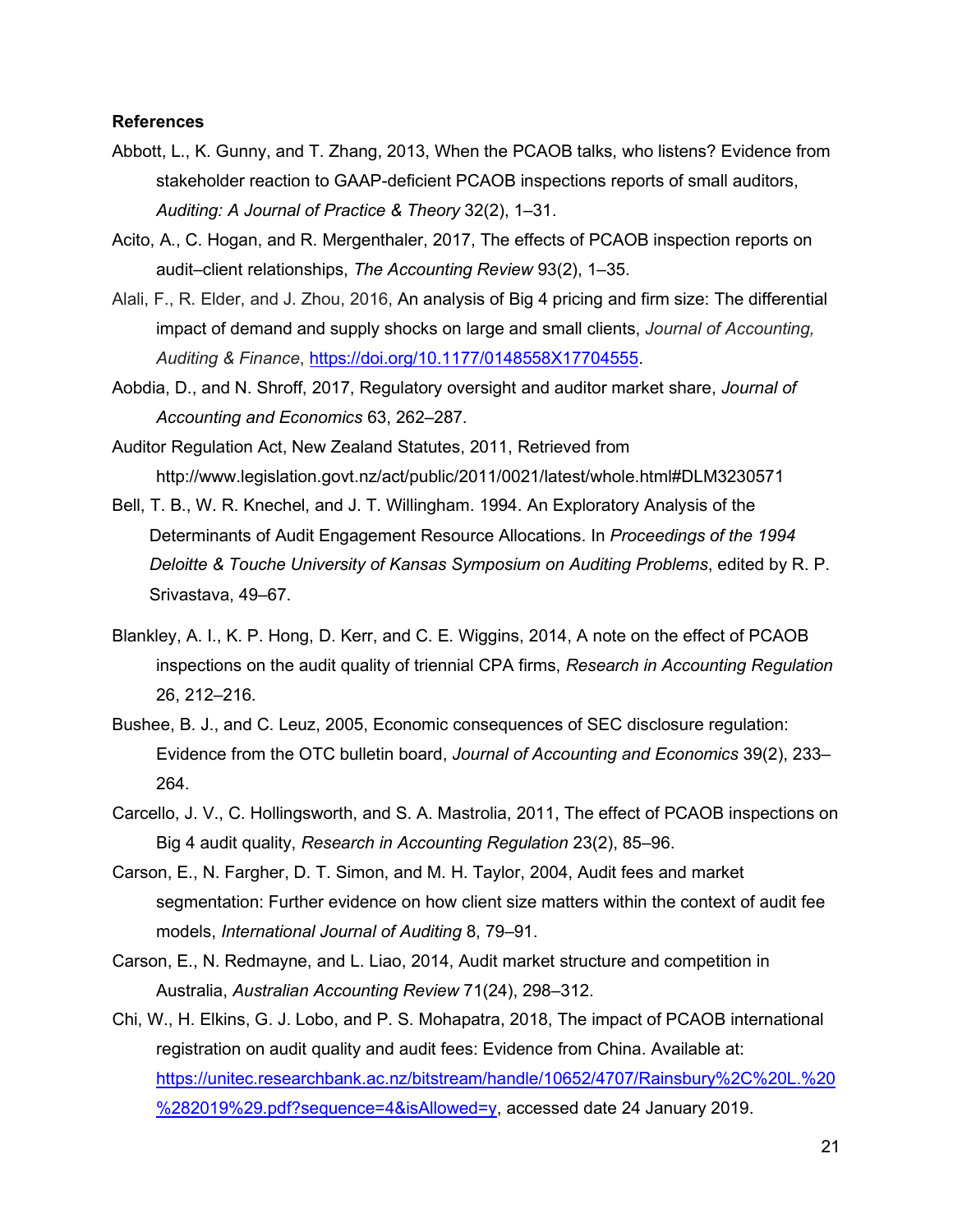- Daugherty, B., and W. Tervo, 2010, PCAOB inspections of smaller CPA firms: The perspective of inspected firms, *Accounting Horizons* 24(2), 189–219.
- Daugherty, B., D. Dickins, and W. Tervo, 2011, Negative PCAOB inspections of triennially inspected auditors and involuntary and voluntary client losses, *International Journal of Auditing* 15, 231–246.
- DeAngelo, L. E., 1981, Auditor size and audit quality, *Journal of Accounting and Economics* 3 (3), 183–199.
- DeFond, M., and C. Lennox, 2011, The effect of SOX on small auditor exists and audit quality, *Journal of Accounting and Economics* 52, 11–40.
- Dopuch, N., M. Gupta, D. A. Simunic, and M. T. Stein, 2003, Production efficiency and the pricing of audit services, *Contemporary Accounting Research* 20(1), 47–77.
- Financial Markets Authority (FMA), 2013, *Audit Quality Annual Review 1 July 2012–30 June 2013*, FMA, Wellington. Available at[:](https://fma.govt.nz/assets/Reports/_versions/3291/131201-audit-quality-review-report-2013.1.pdf) [https://fma.govt.nz/assets/Reports/\\_versions/3291/131201-audit-quality-review-report-](https://fma.govt.nz/assets/Reports/_versions/3291/131201-audit-quality-review-report-2013.1.pdf)[2013.1.pdf,](https://fma.govt.nz/assets/Reports/_versions/3291/131201-audit-quality-review-report-2013.1.pdf) accessed 27 July 2017.
- Financial Markets Authority (FMA), 2014, *Audit Quality Annual Review 1 July 2013–30 June 2014*, FMA, Wellington. Available at[:](https://fma.govt.nz/assets/Reports/140630-Audit-Quality-Review-Report-2014.pdf) [https://fma.govt.nz/assets/Reports/140630-Audit-](https://fma.govt.nz/assets/Reports/140630-Audit-Quality-Review-Report-2014.pdf)[Quality-Review-Report-2014.pdf,](https://fma.govt.nz/assets/Reports/140630-Audit-Quality-Review-Report-2014.pdf) accessed 27 July 2017.
- Financial Markets Authority (FMA), 2015a, *Audit Quality Annual Review 1 July 2014–30 June 2015*, FMA, Wellington. Available at[:](https://fma.govt.nz/assets/Reports/151130-Audit-Quality-annual-review-2015.pdf) [https://fma.govt.nz/assets/Reports/151130-Audit-](https://fma.govt.nz/assets/Reports/151130-Audit-Quality-annual-review-2015.pdf)[Quality-annual-review-2015.pdf,](https://fma.govt.nz/assets/Reports/151130-Audit-Quality-annual-review-2015.pdf) accessed 27 July 2017.
- Financial Markets Authority (FMA), 2015b, Auditor regulation survey results 2015, FMA, Wellington. Available at[:](https://fma.govt.nz/compliance/role/auditors/) , [https://www.fma.govt.nz/news-and-resources/reports-and](https://www.fma.govt.nz/news-and-resources/reports-and-papers/auditor-regulation-survey-2015/)[papers/auditor-regulation-survey-2015/](https://www.fma.govt.nz/news-and-resources/reports-and-papers/auditor-regulation-survey-2015/) accessed date 14 November 2019.
- Financial Markets Authority (FMA), 2016, *Audit Quality Annual Review 1 July 2015–30 June 2016*, FMA, Wellington. Available at[:](https://fma.govt.nz/assets/Reports/_versions/9131/161128-Audit-Quality-Monitoring-report-2016.1.pdf)

[https://fma.govt.nz/assets/Reports/\\_versions/9131/161128-Audit-Quality-Monitoring](https://fma.govt.nz/assets/Reports/_versions/9131/161128-Audit-Quality-Monitoring-report-2016.1.pdf)[report-2016.1.pdf,](https://fma.govt.nz/assets/Reports/_versions/9131/161128-Audit-Quality-Monitoring-report-2016.1.pdf) accessed 27 July 2017.

Financial Markets Authority (FMA), 2017, *Audit Quality Monitoring Report 1 July 2016–30 June 2017*, FMA, Wellington. Available at[:](https://fma.govt.nz/assets/Reports/_versions/10022/171122-Audit-Quality-Report-2017.1.pdf)

[https://fma.govt.nz/assets/Reports/\\_versions/10022/171122-Audit-Quality-Report-](https://fma.govt.nz/assets/Reports/_versions/10022/171122-Audit-Quality-Report-2017.1.pdf)[2017.1.pdf,](https://fma.govt.nz/assets/Reports/_versions/10022/171122-Audit-Quality-Report-2017.1.pdf) accessed 24 November 2017.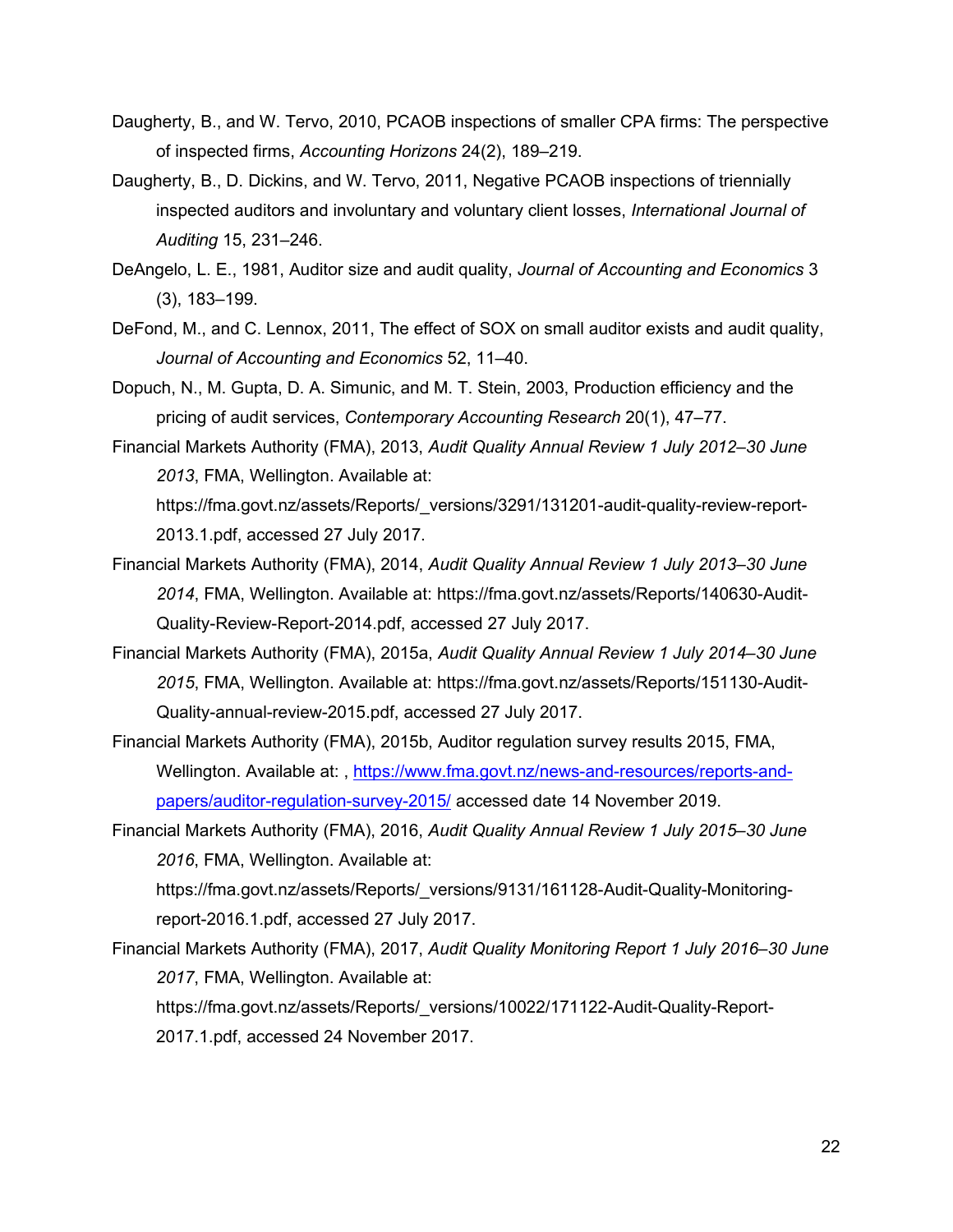- Financial Markets Authority (FMA), 2018, *Audit Quality Monitoring Report 1 July 2017–30 June 2018*, FMA, Wellington. Available at [http://www.fma.govt.nz/assets/Reports/181126-Audit-](http://www.fma.govt.nz/assets/Reports/181126-Audit-Quality-Monitoring-Report-2018.pdf)[Quality-Monitoring-Report-2018.pdf,](http://www.fma.govt.nz/assets/Reports/181126-Audit-Quality-Monitoring-Report-2018.pdf) accessed date 14 November 2019
- Financial Reporting Council (FRC), 2008, *The Audit Quality Framework,* FRC, London. Available at: *[https://frc.org.uk/Our-Work/Publications/FRC-Board/The-Audit-Quality-](https://frc.org.uk/Our-Work/Publications/FRC-Board/The-Audit-Quality-Framework-(1)-File.pdf)[Framework-\(1\)-File.pdf,](https://frc.org.uk/Our-Work/Publications/FRC-Board/The-Audit-Quality-Framework-(1)-File.pdf)* accessed date 9 May 2018.
- Firth, M.,1985, An analysis of audit fees and their determinants in New Zealand, *Auditing: A Journal of Practice & Theory* 4(2), 23–37.
- Firth, M.,1993, Price setting and the value of a strong brand name, *International Journal of Research in Marketing* 10(4), 381–386.
- Francis, J. R., and D. T. Simon, 1987, A test of audit pricing in the small-client segment of the U.S. audit market, *The Accounting Review* 62(1), 145–157.
- Francis, J. R., and D. J. Stokes, 1986, Audit prices, product differentiation, and scale economics: Further evidence from the Australian market, *Journal of Accounting Research 24*(2), 383–393.
- Ghosh, A., and R. Pawlewicz, 2009, The impact of regulation on auditor fees: Evidence from the Sarbanes-Oxley Act, *Auditing: A Journal of Practice & Theory* 28(2), 171–197.
- Gipper, B., C. Leuz, and M. G. Maffett, 2017, Public oversight and reporting credibility: Evidence from the PCAOB inspection scheme, European Corporate Governance Institute Working Paper Series in Finance.
- Gramling, A., J. Krishnan, and Y. Zhang, 2011, Are PCAOB-identified audit deficiencies associated with a change in reporting decision of triennially inspected audit firms? *Auditing: A Journal of Practice & Theory* 30(3), 59–79.
- Griffin, P. A., D. H. Lont, and Y. Sun, 2009, Governance regulatory changes, International Financial Reporting Standards adoption, and New Zealand audit and non-audit fees: Empirical evidence, *Accounting and Finance 49*(4): 697–724.
- Groff, M. Z., D. Trobec, and A. Igličar, 2017, Audit fees and the salience of financial crisis: Evidence from Slovenia, *Economic Research-Ekonomska Istraživanja* 9664, May, 660– 676
- Gul, F. A.,1999, Audit prices, product differentiation and economic equilibrium, *Auditing: A Journal of Practice & Theory* 18(1), 90–100.
- Gunny, K., and T. Zhang, 2013, PCAOB inspection reports and audit quality, *Journal of Accounting and Public Policy* 32, 136–160.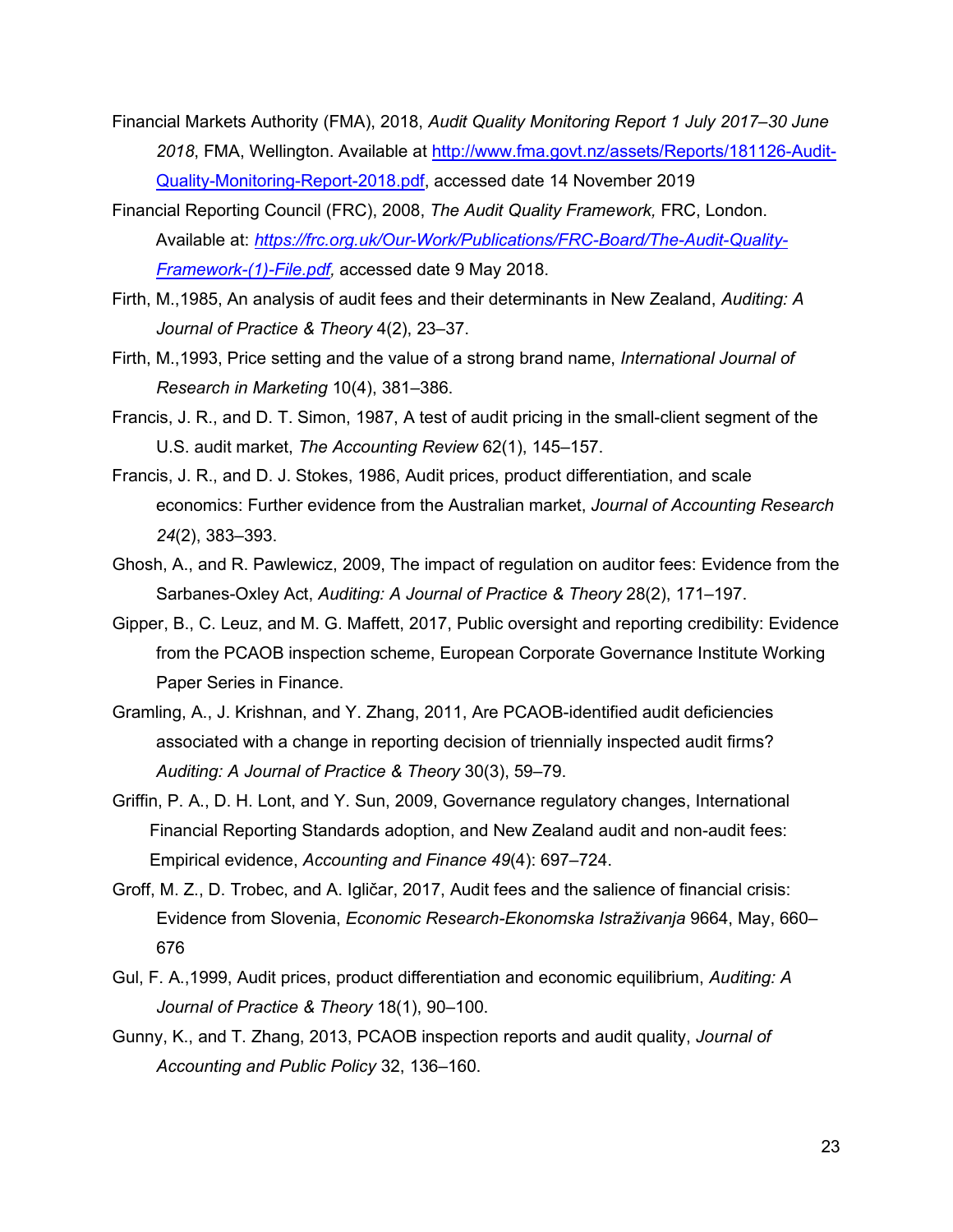- Hay, D., 2013, Further evidence from meta-analysis of audit fee research, *International Journal of Auditing* 17, 162–176.
- Hay, D., W. R. Knechel, and N. Wong, 2006, Audit fees: A meta-analysis of the effect of supply and demand attributes, *Contemporary Accounting Research* 23(1), 141–191.
- Hay, D. C., and W. R. Knechel, 2010, The effects of advertising and solicitation on audit fees, *Journal of Accounting and Public Policy 29*(1), 60–81.
- Hay, D. C., and W. R. Knechel, 2017, Meta-regression in auditing research: Evaluating the evidence on the Big N audit firm premium, *Auditing: A Journal of Practice & Theory* 36(2), 133–159.
- Hermansen, D. and R. Houston, 2009, Second inspection of small firms, *The CPA Journal,*  February, 29(2), 58 - 60.
- Hermansen, D., R. Houston, and J. Rice, 2007, PCAOB inspections of smaller CPA firms: Initial evidence from inspection reports, *Accounting Horizons* 21(2), 137–152.
- Houghton, K., M. Kend, and C. Jubb, 2013, The CLERP 9 audit reforms: Benefits and costs through the eyes of regulators, standard setters and audit service suppliers, *ABACUS*, 49(2), 139–160[,](https://doi/10.1111/abac.12002) [https://doi/10.1111/abac.12002.](https://doi/10.1111/abac.12002)
- Houston, R. W., and C. Stefaniak, 2013, Audit partner perceptions of post-audit review mechanisms: An examination of internal quality reviews and PCAOB inspections, *Accounting Horizons* 27(1), 23–49.
- International Auditing and Assurance Standards Board (IAASB), 2014, *A Framework for Audit Quality: Key Elements that Create an Environment for Audit Quality*. Available at: [https://www.ifac.org/publications-resources/framework-audit-quality-key-elements](https://www.ifac.org/publications-resources/framework-audit-quality-key-elements-create-environment-audit-quality)[create-environment-audit-quality,](https://www.ifac.org/publications-resources/framework-audit-quality-key-elements-create-environment-audit-quality) accessed 27 July 2017.
- International Forum of Independent Audit Regulators (IFIAR), 2016, *IFIAR Reference Guide: Establishing Independent Public Oversight Systems of Auditors/Audit Firms*. Available at [https://www.ifiar.org/?wpdmdl=2110,](https://www.ifiar.org/?wpdmdl=2110) accessed date 9 May 2018?
- International Forum of Independent Audit Regulators (IFIAR), 2018, *Survey of Enforcement Regimes*. Available at: [https://www.ifiar.org/download/ifiar-2018-report-on-survey-of](https://www.ifiar.org/download/ifiar-2018-report-on-survey-of-enforcement-regimes/?wpdmdl=9068&ind=1544749404692&#zoom=100)[enforcement-regimes/?wpdmdl=9068&ind=1544749404692&#zoom=100,](https://www.ifiar.org/download/ifiar-2018-report-on-survey-of-enforcement-regimes/?wpdmdl=9068&ind=1544749404692&#zoom=100) accessed date 30 April 2019.
- Johnson, E. N., K. B. Walker, and E. Westergaard, 1995, Supplier concentration and pricing of audit services in New Zealand, *Auditing: A Journal of Practice & Theory* 14(2), 74–89.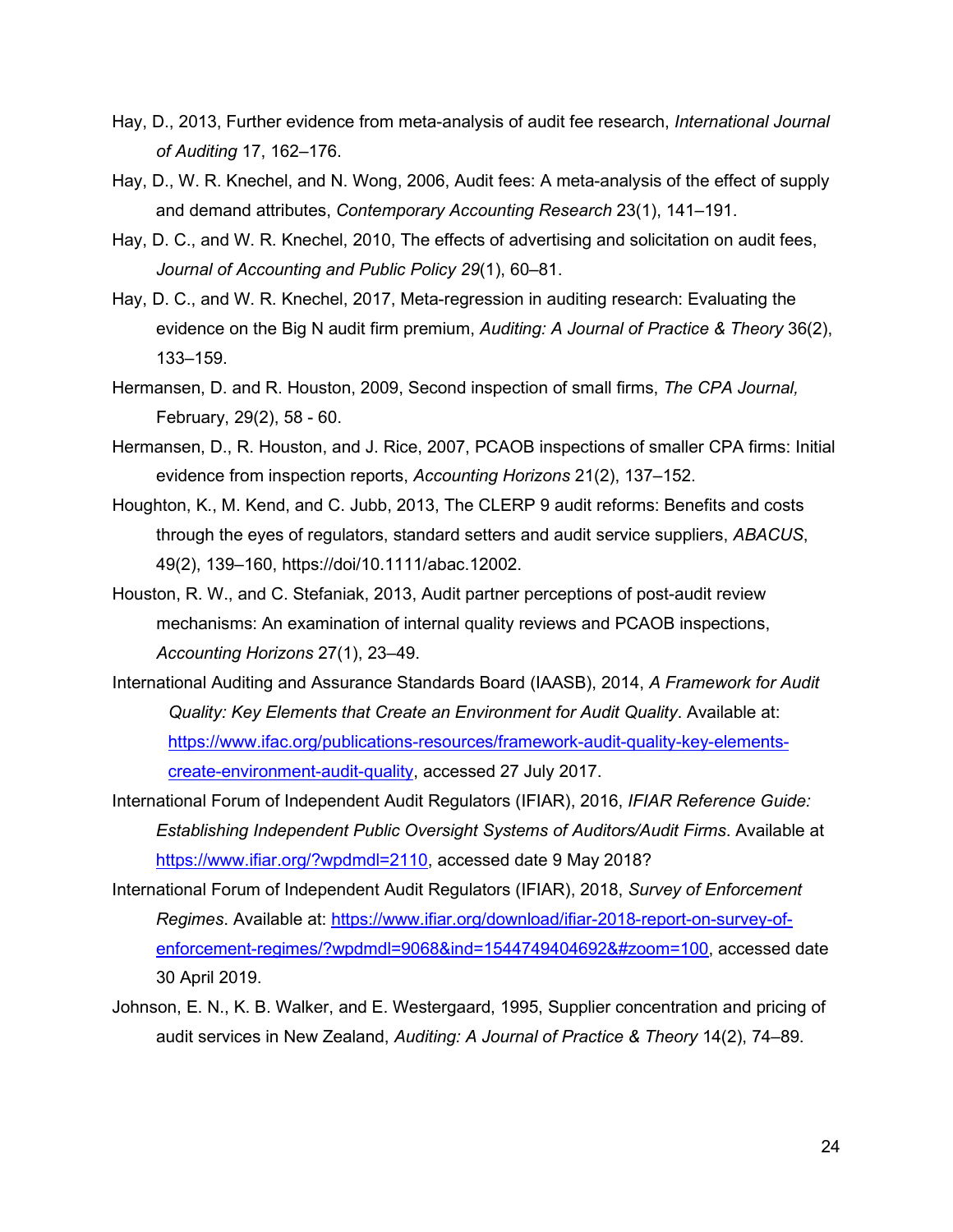- Knechel, W. R., P. Rouse, and C. Schelleman, 2009, A modified audit production framework: Evaluating the relative efficiency of audit engagements, *The Accounting Review* 84(5), 1607–1638.
- Knechel, R., G. V. Krishnan, M. Pevzner, L. B. Shefchik, and U. K Velury, 2013, Audit quality: Insights from the academic literature, *Auditing: A Journal of Practice & Theory* 32 (Supplement 1): 385–421.
- Krishnan, J., J. Krishnan, and H. Song, 2017, PCAOB international inspections and audit quality, *The Accounting Review* 92(5), 143–166.
- Lamoreaux, P., 2016, Does PCAOB inspection access improve audit quality? An examination of foreign firms listed in the United States, *Journal of Accounting and Economics* 61, 313– 317.
- Lamoreaux, P. T., M. Mowchan, and W. Zhang, 2017, Does PCAOB regulatory enforcement deter non-sanctioned auditors? Working paper, Arizona State University.
- Lee, D., 1996, Auditor market share, product differentiation and audit fees, *Accounting & Business Research* 26(4), 315–324.
- Lennox, C., and J. Pittman, 2010, Auditing the auditors: Evidence on the recent reforms to the external monitoring of audit firms, *Journal of Accounting and Economics* 49, 84–103.
- Leuz, C. A., T. Triantis, and Y. Wang, 2008, Why do firms go dark? Causes and economic consequences of voluntary SEC registrations, *Journal of Accounting and Economics* 45,181–208.
- Li, A., D. Hay, and D. Lau, 2018, Assessing the impact of the new auditor's report. Paper presented at the Accounting and Finance Association of Australia and New Zealand Conference 2018. Available at[:](https://www.openconf.org/AFAANZ2018/modules/request.php?module=oc_program&action=program.php&p=program) [https://www.openconf.org/AFAANZ2018/modules/request.php?module=oc\\_program&actio](https://www.openconf.org/AFAANZ2018/modules/request.php?module=oc_program&action=program.php&p=program,%20accessed%2020%20November%202018.)

[n=program.php&p=program, accessed 20 November 2018.](https://www.openconf.org/AFAANZ2018/modules/request.php?module=oc_program&action=program.php&p=program,%20accessed%2020%20November%202018.)

- Nagy, A. L., 2014, PCAOB quality control inspection reports and auditor reputation, *Auditing: A Journal of Practice & Theory* 33(3), 87–104.
- New Zealand Auditing and Assurance Standards Board (NZAASB), 2015, International Standards on Auditing (New Zealand) 701: Communicating Key Audit Matters in the Independent Auditors' Report, NZAASB, Wellington. Available at: [https://www.xrb.govt.nz/assurance-standards/auditing-standards/isa-nz-701/, accessed 21](https://www.xrb.govt.nz/assurance-standards/auditing-standards/isa-nz-701/,%20accessed%2021%20May%202019.)  [May 2019.](https://www.xrb.govt.nz/assurance-standards/auditing-standards/isa-nz-701/,%20accessed%2021%20May%202019.)
- O'Keefe, T. B., D. A. Simunic, and M. T. Stein, 1994, The production of audit services: Evidence from a major public accounting firm, *Journal of Accounting Research* 32(2), 241–261.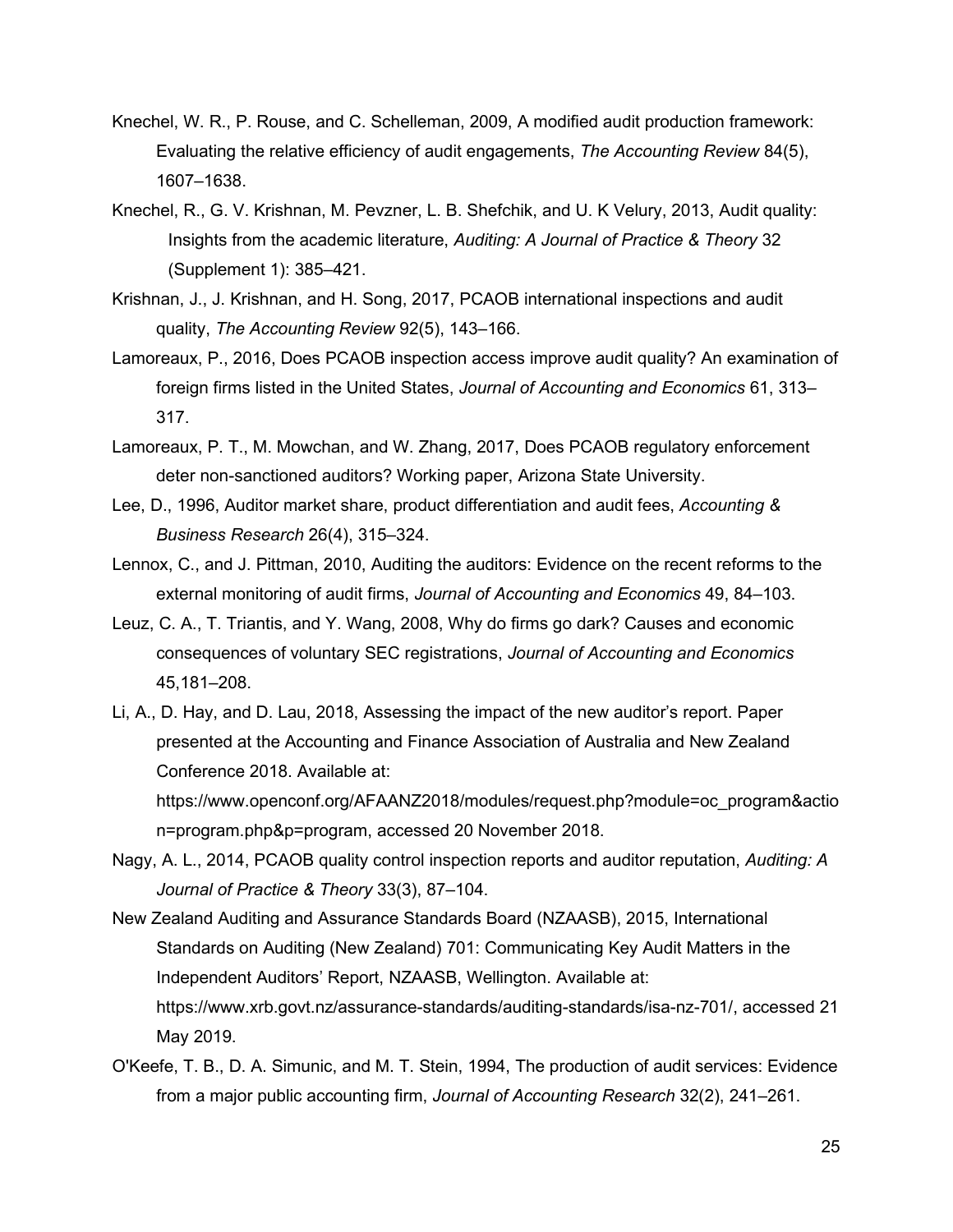- Public Company Accounting Oversight Board (PCAOB), 2019, Inspected firms. Available at: [https://pcaobus.org/Inspections/Pages/InspectedFirms.aspx,](https://pcaobus.org/Inspections/Pages/InspectedFirms.aspx) accessed 28 September 2019.
- Reserve Bank of New Zealand, n.d., Inflation calculator. Available at: [https://www.rbnz.govt.nz/monetary-policy/inflation-calculator,](https://www.rbnz.govt.nz/monetary-policy/inflation-calculator) accessed 24 January 2019.
- Simnett, R., E. Carson, and A. Vanstraelen, 2016, International archival auditing and assurance research: Trends, methodological issues, and opportunities, *Auditing: A Journal of Practice and The*ory 35(3), 1–32[.](https://doi/10.2308/ajpt-51377)
- Tanyi, P., and B. Litt, 2017, The unintended consequences of the frequency of PCAOB inspection, *Journal of Business Finance & Accounting*, 44(1/2), 116–153.
- Vanstraelen, A., and L. Zou, 2018, PCAOB inspections and audit firm behavior: An analysis of the first three inspection round of small audit firms. Paper presented at the Accounting and Finance Association of Australia and New Zealand Conference, Auckland. Available at: [https://www.openconf.org/AFAANZ2018/modules/request.php?module=oc\\_program&actio](https://www.openconf.org/AFAANZ2018/modules/request.php?module=oc_program&action=summary.php&id=326,%20accessed%2014%20July%202019.) [n=summary.php&id=326, accessed 14 July 2019.](https://www.openconf.org/AFAANZ2018/modules/request.php?module=oc_program&action=summary.php&id=326,%20accessed%2014%20July%202019.)
- Xu, Y., E. Carson, N. Fargher, and L. Jiang, 2013 Responses by Australian auditors to the global financial crisis, *Accounting and Finance* 53, 301–338.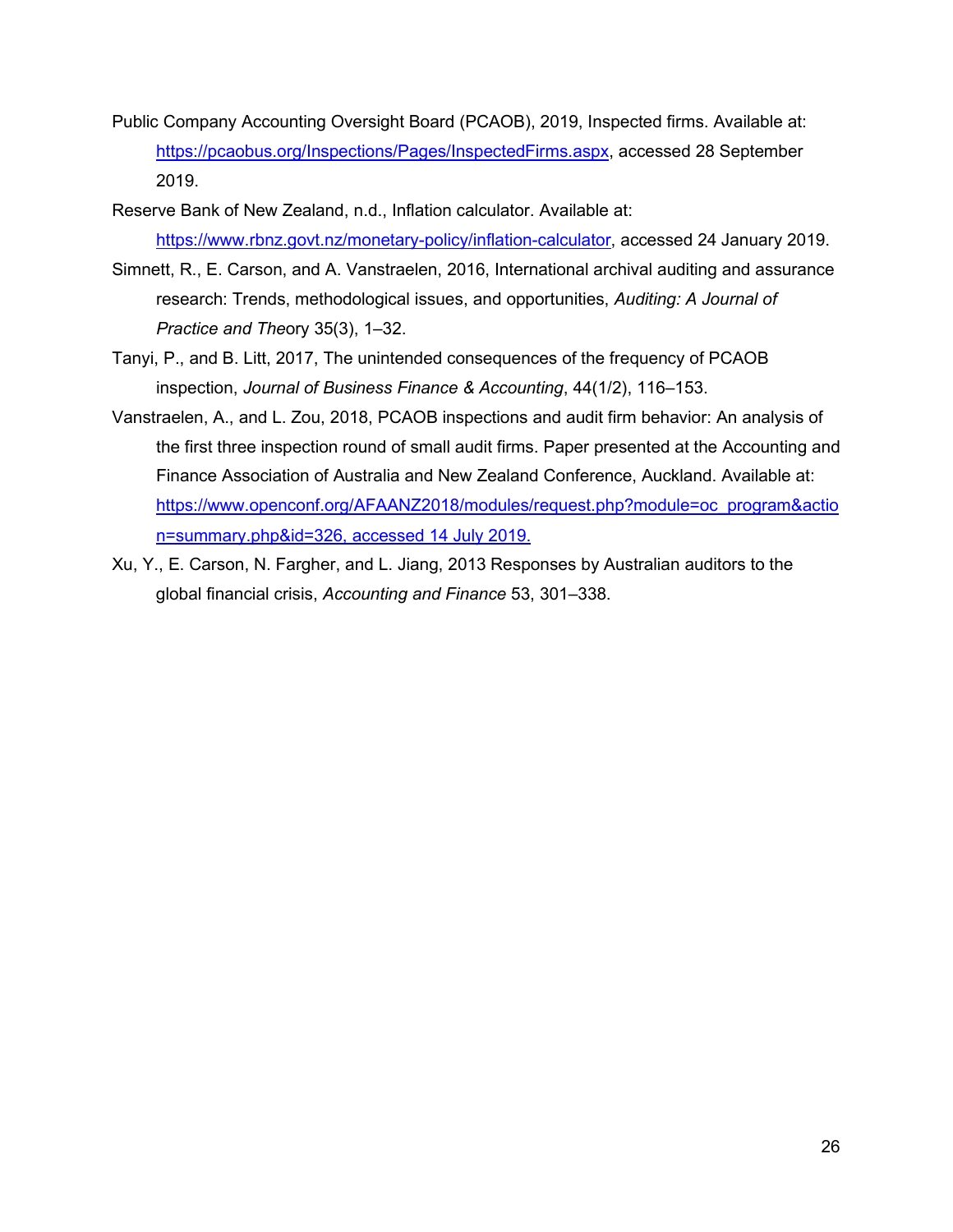# Appendix 1 Variable Definitions

| LAF                 | Natural logarithm of audit fees                                                                                                 |
|---------------------|---------------------------------------------------------------------------------------------------------------------------------|
| Post                | Indicator variable that takes the value one for balance dates 2013 to<br>2017, and zero otherwise                               |
| LogAssets           | Natural logarithm of total assets                                                                                               |
| LogSeg              | Natural logarithm of number of business segments                                                                                |
| Foreign             | Indicator variable that takes the value one if the company exports<br>overseas, and zero otherwise                              |
| <b>InvRec</b>       | Sum of inventories and trade receivables scaled by total assets                                                                 |
| <b>ROA</b>          | Earnings before interest and tax (EBIT) scaled by total assets                                                                  |
| Loss                | Indicator variable that takes the value one if the company incurred a loss<br>in the current financial year, and zero otherwise |
| Lev                 | Non-current liabilities divided by total assets                                                                                 |
| <b>CurrentRatio</b> | Current assets divided by current liabilities                                                                                   |
| Opinion             | Indicator variable that takes the value one if the audit has given a<br>qualified audit opinion, and zero otherwise             |
| <b>Busy</b>         | Indicator variable that takes the value one if the company has a June<br>balance date, and zero otherwise                       |
| LogNasf             | Natural logarithm of non-audit service fees                                                                                     |
| Big4                | Indicator variable that takes the value one if the audit is by a Big 4 audit<br>firm, and zero otherwise                        |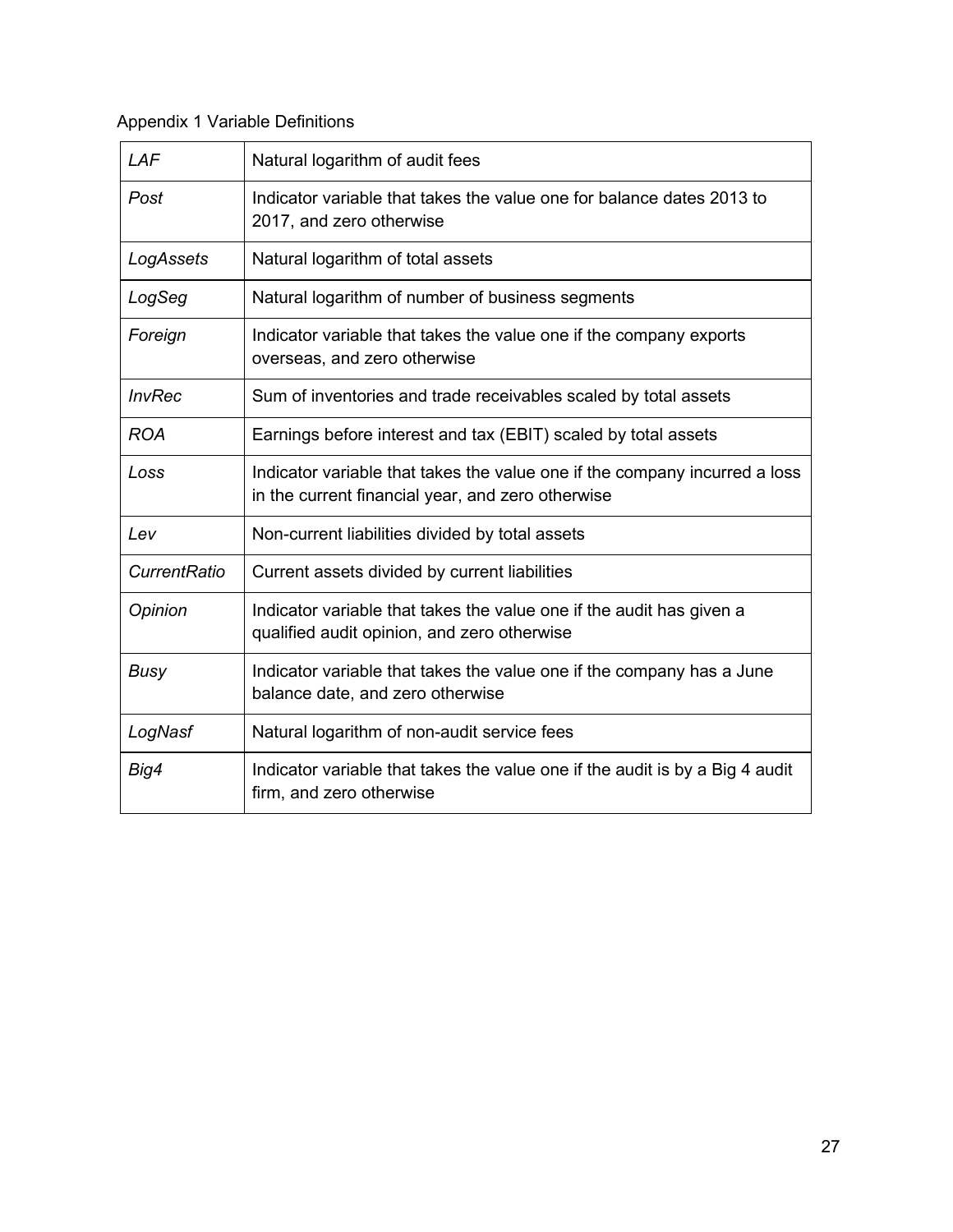| Year         | Good           |             | <b>Comply</b>  |               | <b>Significant</b><br>improvement<br>required |               | <b>Total</b>   |      |
|--------------|----------------|-------------|----------------|---------------|-----------------------------------------------|---------------|----------------|------|
|              | $\mathbf n$    | %           | $\mathbf n$    | $\frac{0}{0}$ | $\mathbf n$                                   | $\frac{9}{6}$ | n              | $\%$ |
| 2013         | $\overline{2}$ | 29          | $\overline{2}$ | 29            | 3                                             | 42            | $\overline{7}$ | 100  |
| 2014         | 1              | 7           | 9              | 64            | 4                                             | 29            | 14             | 100  |
| 2015         | 5              | 39          | 6              | 46            | $\overline{2}$                                | 15            | 13             | 100  |
| 2016         | $\mathbf 0$    | $\mathbf 0$ | 6              | 46            | $\overline{7}$                                | 54            | 13             | 100  |
| <b>Total</b> | 8              | 17          | 23             | 49            | 16                                            | 34            | 47             | 100  |

Table 1 FMA ratings of audit files of listed entities 2013–2016

*Source*: FMA audit quality reports (FMA 2013, 2014, 2015a, 2016).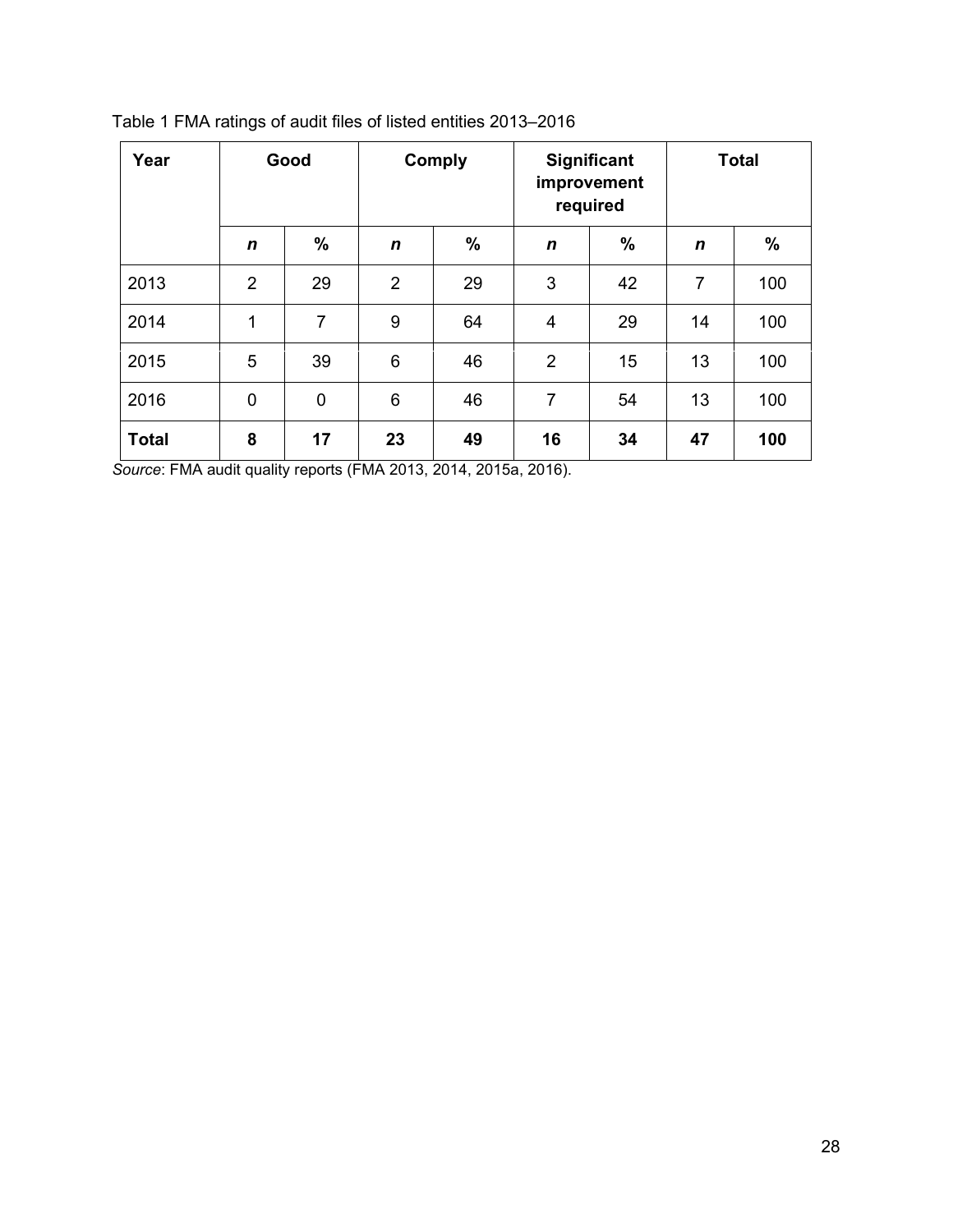| Year | No.<br>registered<br>audit firms | No.<br>inspected | No. Big 4<br>inspected |
|------|----------------------------------|------------------|------------------------|
| 2013 | 40                               | 9                |                        |
| 2014 | 30                               | 17               | 2                      |
| 2015 | 29                               | 12               | 2                      |
| 2016 | 24                               | 12               | 2                      |

Table 2 Number of audit inspections 2013 to 2016

*Source*: FMA audit quality reports (FMA 2013, 2014, 2015a, 2016).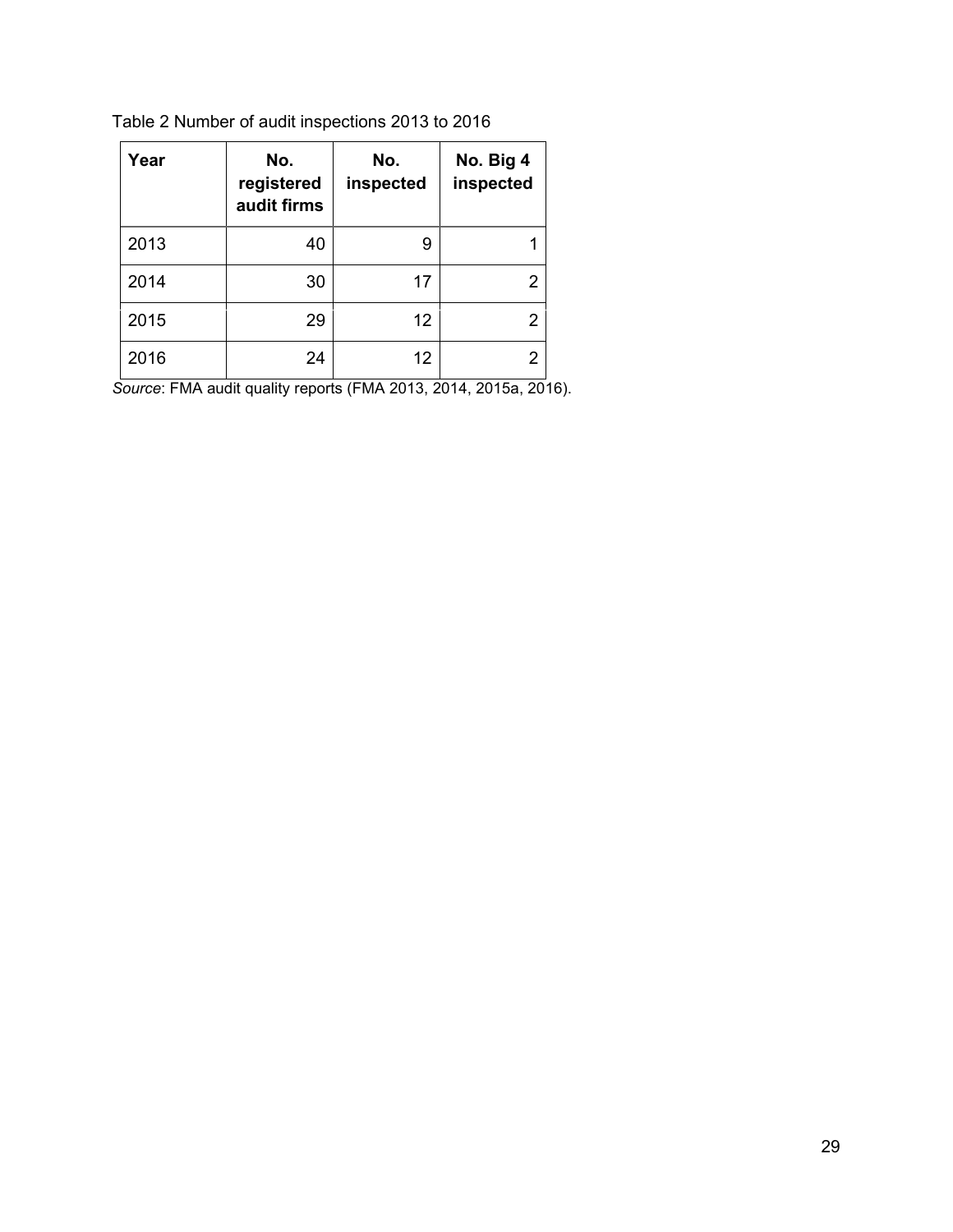|                         | $n$ (%)   | <b>PwC</b>     | <b>KPMG</b>    | <b>Deloitte</b> | EY             | <b>Other</b>   |
|-------------------------|-----------|----------------|----------------|-----------------|----------------|----------------|
| Consumer discretionary  | 15(14)    | 8              | 4              | 1               | 1              | 1              |
| <b>Consumer staples</b> | 19 (18)   | $\overline{7}$ | 4              | 3               | 3              | $\overline{2}$ |
| Energy                  | 3(3)      | 1              | $\overline{2}$ | 0               | 0              | 0              |
| <b>Financials</b>       | 2(2)      | 1              | 0              | 0               | 0              | 1              |
| Healthcare              | 12 (12)   | $\overline{7}$ | 0              | 3               | $\overline{2}$ | $\Omega$       |
| Industrial              | 18 (17)   | $\overline{7}$ | 1              | 5               | 4              | 1              |
| Information technology  | 11(11)    | 4              | 3              | 1               | $\overline{2}$ | 1              |
| <b>Materials</b>        | 4(4)      | 1              | 0              | 1               | 1              | 1              |
| Real estate             | 8(8)      | 4              | 1              | 1               | $\overline{2}$ | 0              |
| Telecommunications      | 3(3)      | 0              | 3              | 0               | 0              | 0              |
| <b>Utilities</b>        | 8(8)      | 1              | 3              | 3               | 1              | 0              |
| Total                   | 103 (100) | 41             | 21             | 18              | 16             | 7              |

Table 3 Sample by industry and audit firm 2016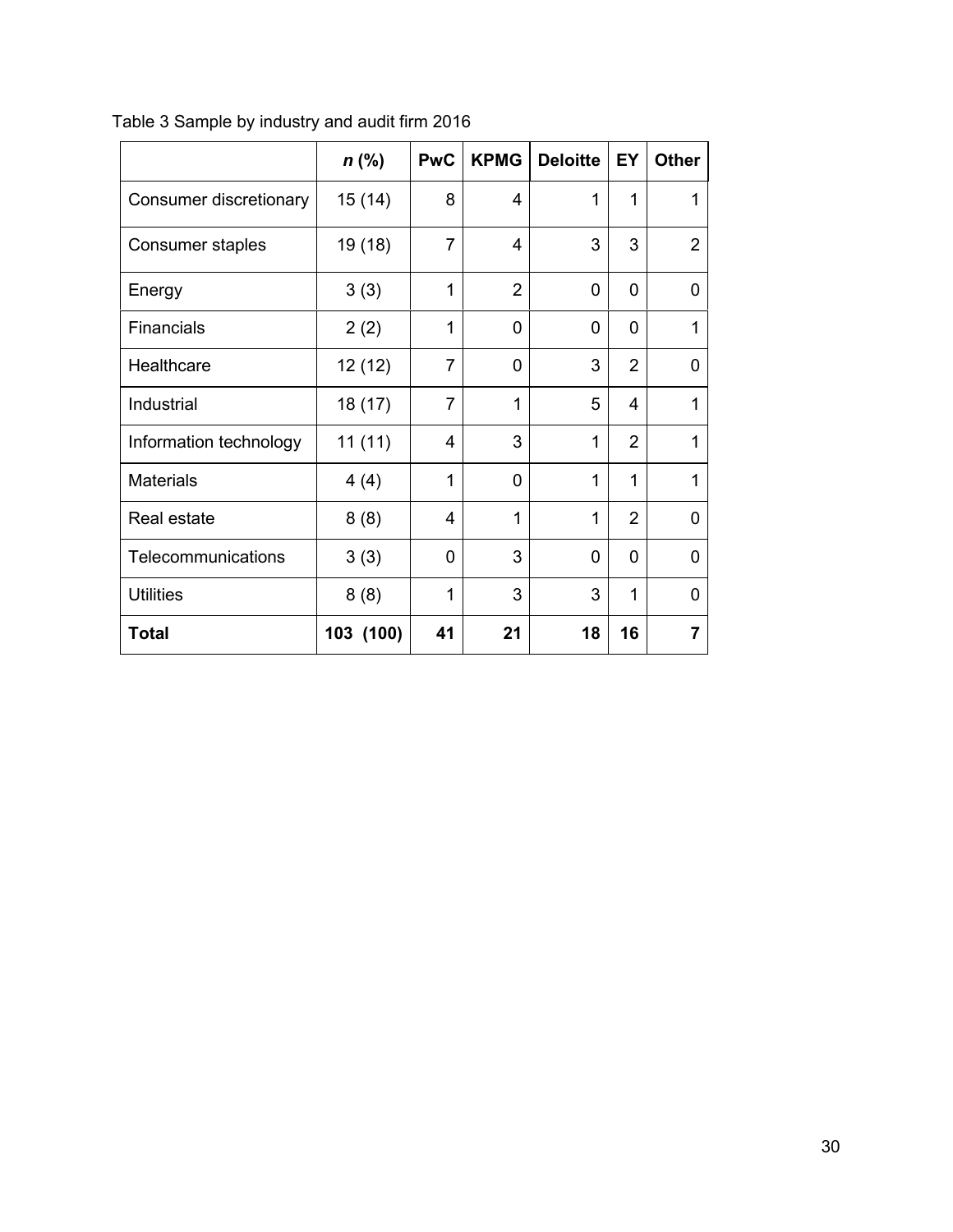|                           | <b>Mean</b>     | <b>Median</b> | <b>SD</b>       | <b>Minimum</b> | <b>Maximum</b>  |
|---------------------------|-----------------|---------------|-----------------|----------------|-----------------|
| Audit fee                 | \$306,402       | \$154,000     | \$496,703       | \$10,000       | \$4,000,000     |
| Non-audit<br>services fee | \$137,229       | \$32,000      | \$307,467       | $\mathbf{0}$   | \$3,070,000     |
| <b>Total assets</b>       | \$1,063,787,304 | \$228,004,000 | \$1,808,977,936 | \$233,000      | \$8,715,599,000 |
| <b>InvRec</b>             | 18%             | 10%           | 19%             | 0%             | 98%             |
| <b>CurrentRatio</b>       | 6.34            | 1.49          | 33.9            | 0.00           | 457.64          |
| Lev                       | 26%             | 22%           | 36%             | 0%             | 495%            |
| <b>ROA</b>                | 1%              | 7%            | 29%             | $-275%$        | 135%            |
| Loss                      | 23%             | 0%            | 42%             | 0%             | 100%            |
| Segments                  | 2.81            | 3.00          | 1.58            | 1.00           | 7.00            |
| Foreign                   | 0.65            | 1.00          | 0.48            | 0.00           | 1.00            |
| Opinion                   | 1%              | 0%            | 11%             | 0%             | 100%            |
| <b>Busy</b>               | 46%             | 0%            | 50%             | 0%             | 100%            |

Table 4 Descriptive statistics for variables *n* = 673

*InvRec* is the sum of inventory and trade receivables scaled by total assets. *CurrentRatio* is current assets divided by current liabilities. *Lev* is non-current liabilities divided by total assets. *ROA* is earnings before interest and taxation (EBIT) scaled by total assets. *Loss* is an indicator variable that takes the value one if the company has incurred a loss in the current financial year, and zero otherwise. *Segments* is the number of business segments*. Foreign* is an indicator that takes the value one if the company has exports sales, and zero otherwise. *Opinion* is an indicator variable that takes the value one if a qualified audit opinion is given, and zero otherwise. *Busy* is an indicator variable that takes the value one if the audit has a June balance date, and zero otherwise. All dollar values are in New Zealand dollars.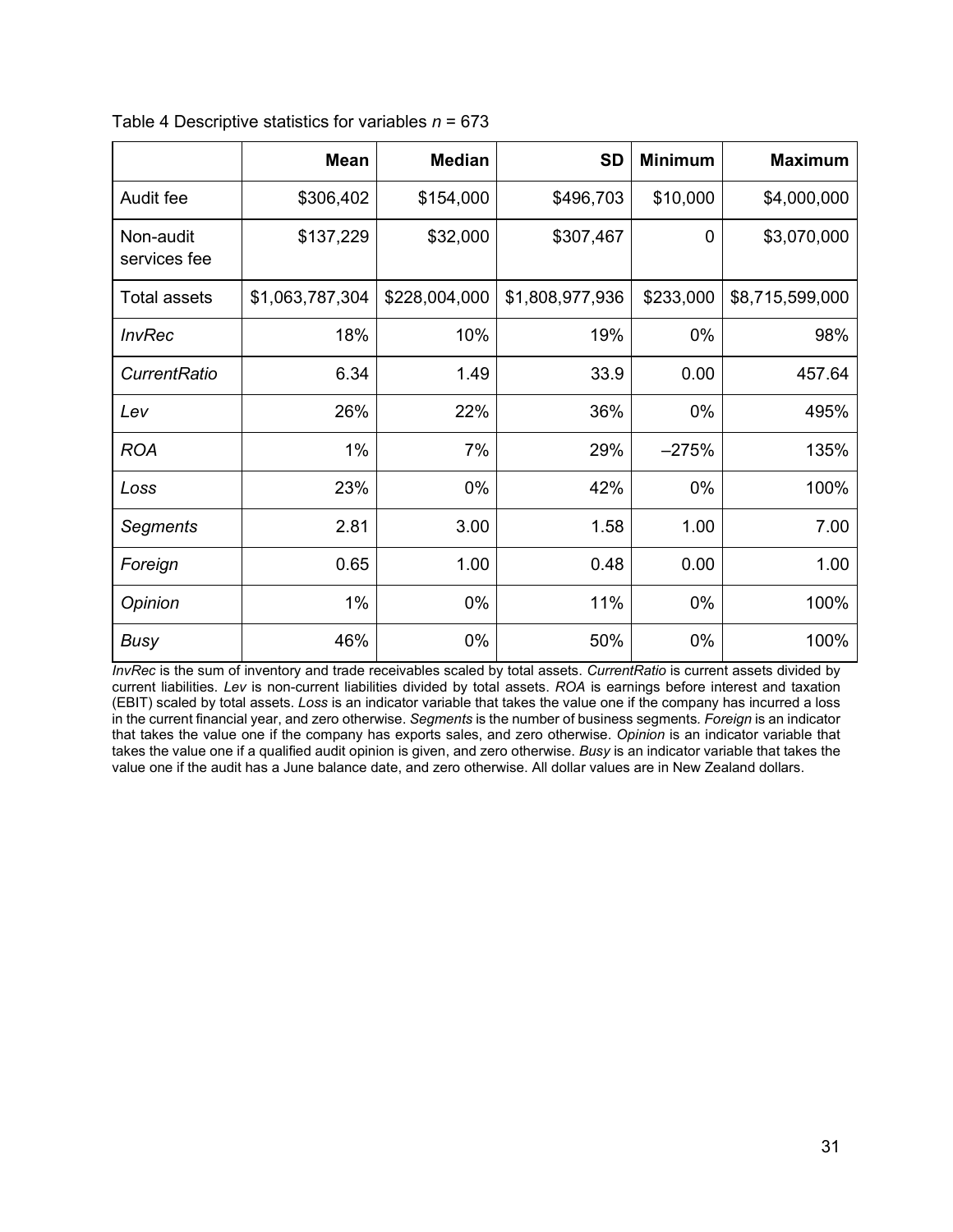| able J Toldi, illeali allu lilleulali auult lees by year allu auult illilli | 2009       | 2010           | 2011       | 2012       | 2013         | 2014       | 2015       | 2016           | <b>CAGR</b> |
|-----------------------------------------------------------------------------|------------|----------------|------------|------------|--------------|------------|------------|----------------|-------------|
|                                                                             |            |                |            |            |              |            |            |                |             |
| Overall                                                                     |            |                |            |            |              |            |            |                |             |
| Total                                                                       | 23,481,288 | 21,958,711     | 23,263,677 | 25,287,588 | 27, 105, 334 | 26,106,495 | 28,148,218 | 30,857,215     |             |
| Mean                                                                        | 335,447    | 296,739        | 310,182    | 324,200    | 322,683      | 290,072    | 284,325    | 299,585        | $-1.6%$     |
| Median                                                                      | 152,500    | 145,000        | 157,000    | 163,500    | 145,500      | 140,500    | 164,000    | 185,000        | 2.8%        |
| <b>SD</b>                                                                   | 643,986    | 296,739        | 310,182    | 324,200    | 322,683      | 290,072    | 284,325    | 299,585        |             |
| % chg median                                                                |            | $-4.9%$        | 8.3%       | 4.1%       | $-11%$       | $-3.4%$    | 16.7%      | 12.8%          |             |
| Ν                                                                           | 70         | 74             | 75         | 78         | 84           | 90         | 99         | 103            |             |
| <b>PwC</b>                                                                  |            |                |            |            |              |            |            |                |             |
| Total                                                                       | 6,733,650  | 5,915,000      | 5,832,500  | 5,907,550  | 6,443,162    | 6,964,725  | 8,501,650  | 10,349,00      |             |
| % Total                                                                     | 28.7%      | 26.9%          | 25.0%      | 23.4%      | 23.8%        | 26.7%      | 30.2%      | 33.5%          |             |
| Mean                                                                        | 258,987    | 211,250        | 216,019    | 210,984    | 214,772      | 224,669    | 223,728    | 252,415        | $-0.4%$     |
| Median                                                                      | 198,500    | 174,000        | 197,000    | 155,500    | 143,500      | 140,000    | 185,000    | 210,000        | 0.8%        |
| <b>SD</b>                                                                   | 199,829    | 159,351        | 164,983    | 181,037    | 186,923      | 203,911    | 182,355    | 214,942        |             |
| % chg median                                                                |            | $-12.3%$       | 13.2%      | $-16.2%$   | $-12.1%$     | $-2.4%$    | 30.7%      | 13.5%          |             |
| N                                                                           | 26         | 28             | 27         | 28         | 30           | 31         | 38         | 41             |             |
| <b>KPMG</b>                                                                 |            |                |            |            |              |            |            |                |             |
| Total                                                                       | 12,009,464 | 10,783,180     | 11,198,467 | 12,030,070 | 12,224,520   | 10,302,760 | 6,858,583  | 7,036,205      |             |
| % Total                                                                     | 51.1%      | 49.1%          | 48.1%      | 47.6%      | 45.1%        | 39.5%      | 24.4%      | 22.8%          |             |
| Mean                                                                        | 706,439    | 634,305        | 658,733    | 668,337    | 643,396      | 490,608    | 342,929    | 335,057        | $-10.1%$    |
| Median                                                                      | 172,000    | 152,000        | 165,000    | 185,000    | 214,000      | 197,000    | 202,500    | 233,000        | 4.4%        |
| <b>SD</b>                                                                   | 1,194,626  | 992,713        | 967,952    | 961,055    | 1,023,132    | 696,330    | 331,437    | 371,671        |             |
|                                                                             |            | $-11.6%$       | 8.6%       | 12.1%      | 15.7%        | $-7.9%$    | 2.8%       | 15.1%          |             |
| % chg median<br>N                                                           |            | 17             | 17         | 18         |              | 21         | 20         |                |             |
|                                                                             | 17         |                |            |            | 19           |            |            | 21             |             |
| <b>Deloitte</b>                                                             |            |                |            |            |              |            |            |                |             |
| Total                                                                       | 2,374,500  | 2,911,652      | 3,000,472  | 3,666,000  | 3,751,000    | 4361,000   | 4,613000   | 4,,981,857     |             |
| % Total                                                                     | 10.1%      | 13.3%          | 12.9%      | 14.5%      | 13.8%        | 16.7%      | 16.4%      | 16.1%          |             |
| Mean                                                                        | 237,450    | 264,696        | 272,770    | 305,500    | 267,929      | 272,563    | 256,278    | 276,770        | 2.2%        |
| Median                                                                      | 152,000    | 192,000        | 210,000    | 163,000    | 130,500      | 125,000    | 115,500    | 143,000        | $-0.9%$     |
| SD                                                                          | 294,278    | 289,975        | 289,396    | 296,573    | 288,659      | 299,702    | 294,512    | 298,403        |             |
| % chg median                                                                |            | 26.3%          | 9.4%       | $-22.4%$   | $-19.9%$     | $-4.2%$    | $-7.6%$    | 23.8%          |             |
| Ν                                                                           | 10         | 11             | 11         | 12         | 14           | 16         | 18         | 18             |             |
| E&Y                                                                         |            |                |            |            |              |            |            |                |             |
| Total                                                                       | 1,726,500  | 1,527,055      | 2,394,710  | 3,034,485  | 4,020,100    | 3,744,330  | 7,395,915  | 7,755,960      |             |
| % Total                                                                     | 7.4%       | 7.0%           | 10.3%      | 12.0%      | 14.8%        | 14.3%      | 26.3%      | 25.1%          |             |
| Mean                                                                        | 246,643    | 218,151        | 266,079    | 275,862    | 335,008      | 288,025    | 493,061    | 484,748        | 10.1%       |
| Median                                                                      | 105,000    | 96,830         | 168,000    | 165,000    | 154,775      | 180,000    | 184,000    | 189,000        | 8.8%        |
| <b>SD</b>                                                                   | 296,139    | 254,303        | 327,228    | 378,678    | 424,453      | 356,863    | 823,827    | 817,612        |             |
| % chg median                                                                |            | $-7.8%$        | 73.5%      | $-1.8%$    | $-6.2%$      | 16.3%      | 2.2%       | 2.7%           |             |
| Ν                                                                           | 7          | $\overline{7}$ | 9          | 11         | 12           | 13         | 15         | 16             |             |
| Other                                                                       |            |                |            |            |              |            |            |                |             |
| Total                                                                       | 637,174    | 821,824        | 837,528    | 649,483    | 666,552      | 733,680    | 779,070    | 734,193        |             |
| % Total                                                                     | 2.7%       | 3.7%           | 3.6%       | 2.6%       | 2.5%         | 2.8%       | 2.8%       | 2.4%           |             |
| Mean                                                                        | 63,717     | 74,711         | 76,138     | 78,448     | 80,855       | 82,768     | 97,383     | 104,884        | 7.4%        |
| Median                                                                      | 30,500     | 36,000         | 41,000     | 39,150     | 43,500       | 47,000     | 46,000     | 45,000         | 5.7%        |
| <b>SD</b>                                                                   |            |                |            |            |              |            |            |                |             |
|                                                                             | 103,394    | 89.893         | 92,951     | 98,035     | 103,540      | 101,951    | 130,890    | 144.177        |             |
| % chg median                                                                |            | 18.0%          | 13.9%      | $-4.5%$    | 11.1%        | 8.0%       | $-2.1%$    | $-2.2%$        |             |
| Ν                                                                           | 10         | 11             | 11         | 9          | 9            | 9          | 8          | $\overline{7}$ |             |
| <sup>1</sup> Constant annual compound growth rate.                          |            |                |            |            |              |            |            |                |             |

Table 5 Total, mean and median audit fees by year and audit firm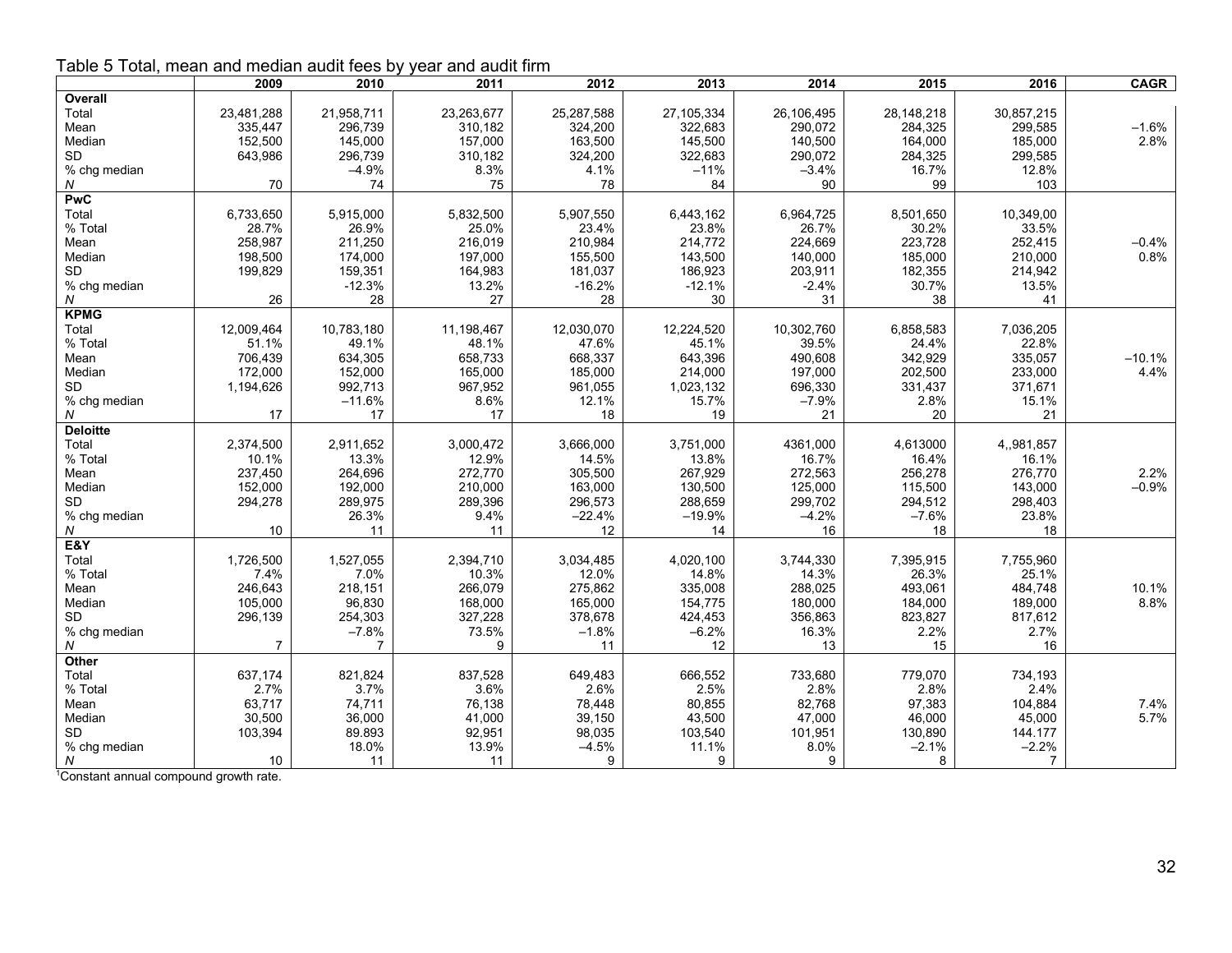|                    | N              | <b>PwC</b>     | <b>KPMG</b>    | <b>Deloitte</b> | E&Y      | <b>Other</b> |
|--------------------|----------------|----------------|----------------|-----------------|----------|--------------|
| 2009               | 70             | 26             | 17             | 10              | 7        | 10           |
| New listings       | $\overline{4}$ | $\overline{2}$ | $\overline{0}$ |                 |          |              |
| 2010               | 74             | 28             | 17             | 11              | 7        | 11           |
| New listings       |                | $\mathbf 0$    | ∩              | 0               |          | 0            |
| Switches (net)     | 0              | -1             | 0              | 0               |          | 0            |
| 2011               | 75             | 27             | 17             | 11              | 9        | 11           |
| New listings       | 4              |                |                | n               |          | O            |
| Switches (net)     |                |                |                |                 |          |              |
| Other <sup>1</sup> |                | O              |                | 0               |          |              |
| 2012               | 78             | 28             | 18             | 12              | 11       | 9            |
| New listings       | 5              | 2              | n              |                 |          |              |
| Switches (net)     |                | 0              |                |                 |          |              |
| Other              |                | $\Omega$       | O              |                 | O        | O            |
| 2013               | 84             | 30             | 19             | 14              | 12       | 9            |
| New listings       | 6              |                | 2              |                 |          |              |
| Switches (net)     | $\mathbf 0$    | 0              | $\Omega$       |                 | $\Omega$ |              |
| 2014               | 90             | 31             | 21             | 16              | 13       | 9            |
| New listings       | 9              | 5              |                | $\overline{2}$  |          |              |
| Switches (net)     | $\mathbf{0}$   | $\overline{2}$ | $-2$           |                 |          |              |
| 2015               | 99             | 38             | 20             | 18              | 15       | 8            |
| New listings       | 5              | 4              |                | 0               |          |              |
| Delisting          |                | 0              |                | 0               |          |              |
| Switches (net)     | 0              |                |                |                 |          |              |
| 2016               | 103            | 41             | 21             | 18              | 16       | 7            |

Table 6 Movement in number of listed company audits by Big 4 audit firms

<sup>1</sup> Listed company not audited 2011. In subsequent year audited by Deloitte.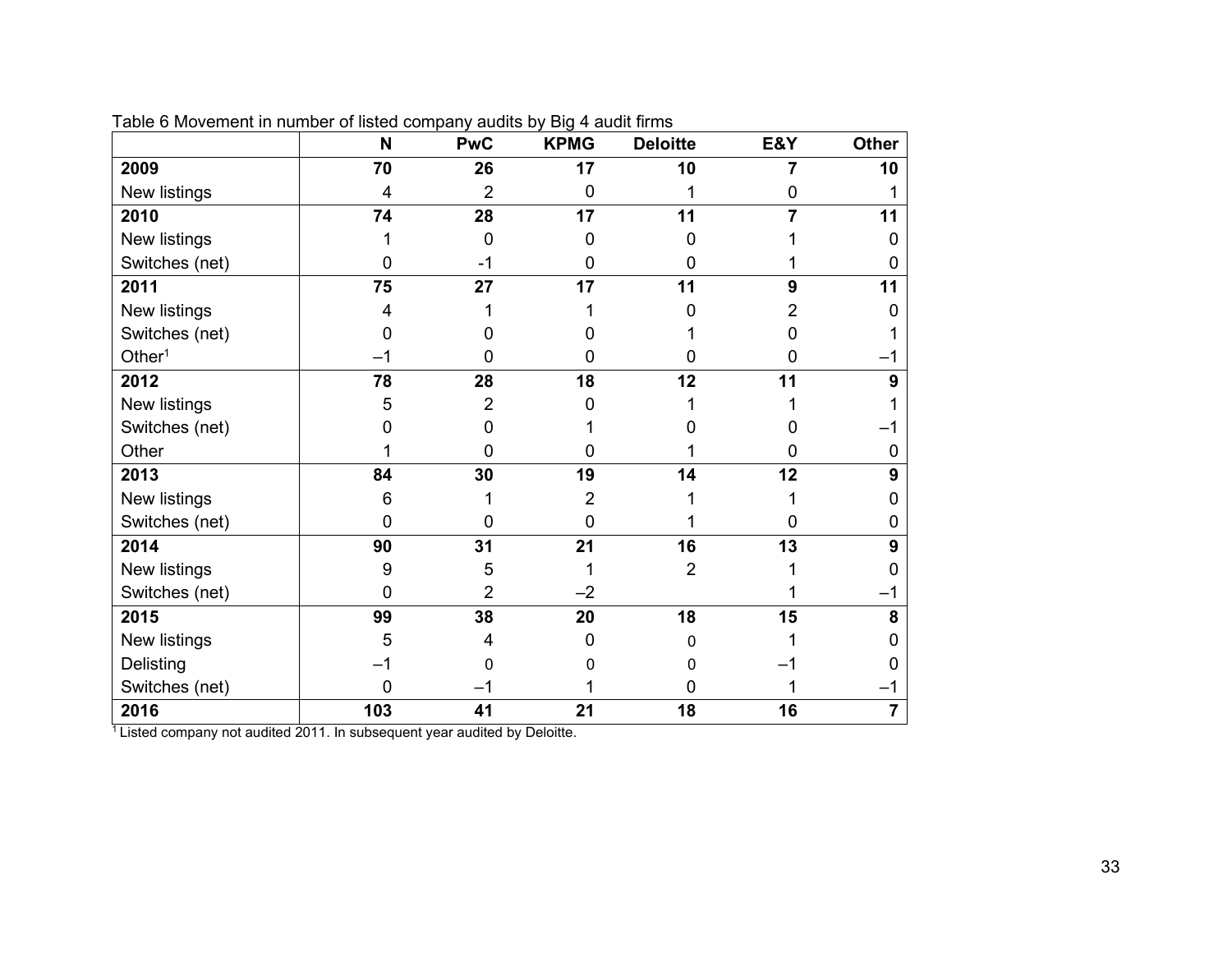|              |                 | 2009    | 2010     | 2011    | 2012    | 2013    | 2014     | 2015    | 2016    | <b>CAGR</b> |
|--------------|-----------------|---------|----------|---------|---------|---------|----------|---------|---------|-------------|
|              | Mean            | 574,727 | 497,051  | 512,208 | 530,828 | 536,002 | 469,588  | 467,080 | 474,183 | $-2.7%$     |
|              | Median          | 295,000 | 259,000  | 239,000 | 289,000 | 301,000 | 279,500  | 269,000 | 272,000 | $-1.2%$     |
| Large        | % change median |         | $-12.2%$ | $-7.7%$ | 20.9%   | 4.2%    | $-7.1%$  | $-3.8%$ | 1.1%    |             |
|              | N               | 33      | 36       | 37      | 39      | 41      | 44       | 45      | 48      |             |
|              | Mean            | 122,035 | 106,971  | 113,473 | 117,572 | 119,285 | 118,361  | 132,030 | 147,208 | 2.7%        |
| <b>Small</b> | Median          | 57,000  | 71,000   | 74,138  | 76,000  | 90,000  | 78,500   | 102,500 | 115,000 | 10.5%       |
|              | % change median |         | 24.6%    | 4.4%    | 2.5%    | 18.4%   | $-12.8%$ | 30.6%   | 12.2%   |             |
|              | N               | 37      | 38       | 38      | 39      | 43      | 46       | 54      | 55      |             |

## Table 7 Mean and median audit fees: Large and smaller companies

A large company has total assets greater than the median total assets of the sample, otherwise it is a small company.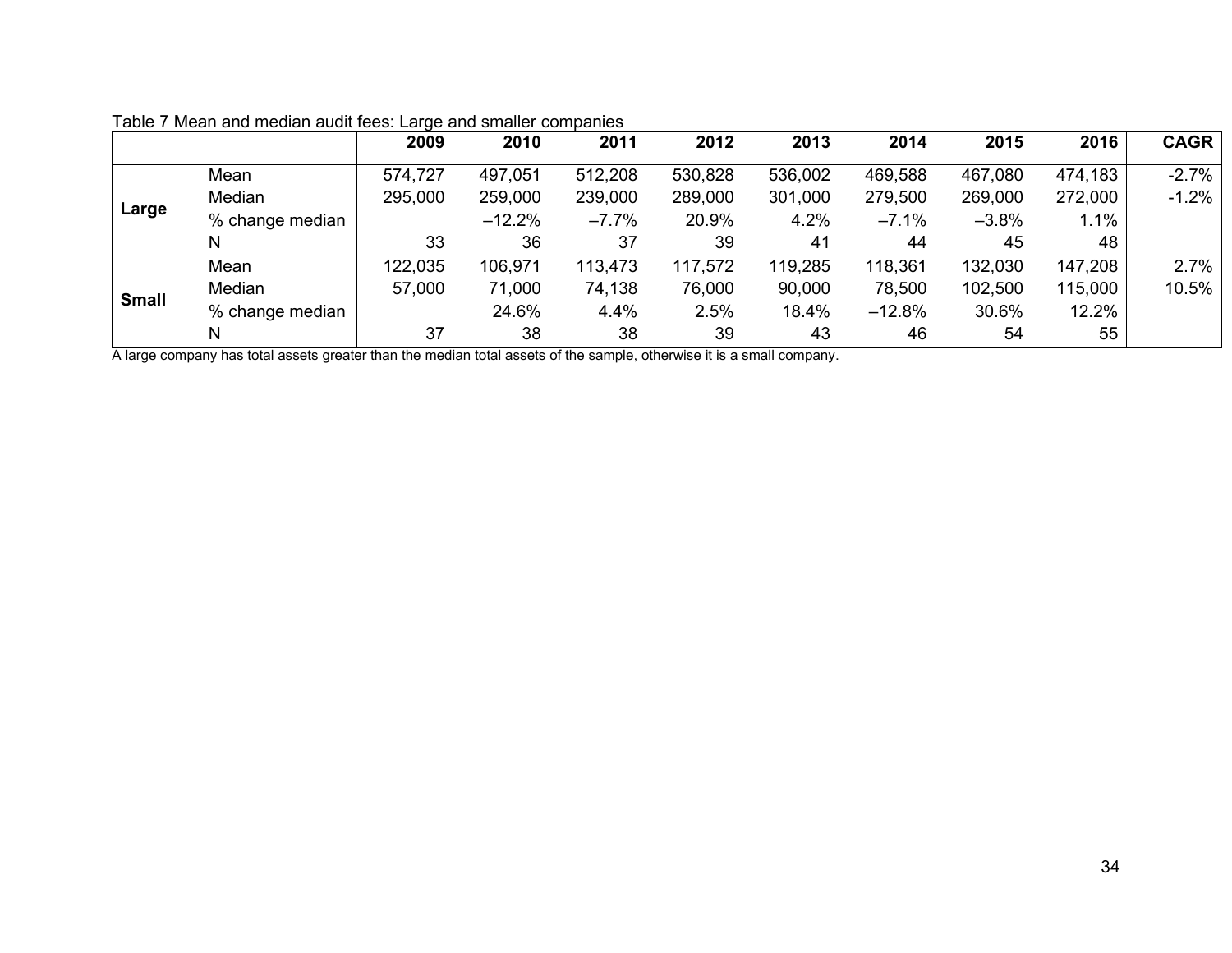| Table 8 Audit fee model |
|-------------------------|
|-------------------------|

|                        |          | <b>Full sample</b> |       |  |  |  |  |
|------------------------|----------|--------------------|-------|--|--|--|--|
| <b>Variable</b>        | Coeff.   | <b>Std Error</b>   | Prob  |  |  |  |  |
| POST (2013-2016)       | 0.095    | 0.026              | 0.000 |  |  |  |  |
| LogAssets              | 0.286    | 0.027              | 0.000 |  |  |  |  |
| LogSeg                 | 0.280    | 0.057              | 0.000 |  |  |  |  |
| Foreign                | $-0.129$ | 0.141              | 0.360 |  |  |  |  |
| <b>InvRec</b>          | 0.546    | 0.156              | 0.001 |  |  |  |  |
| <b>ROA</b>             | $-0.030$ | 0.055              | 0.595 |  |  |  |  |
| Loss                   | 0.004    | 0.042              | 0.915 |  |  |  |  |
| Lev                    | 0.042    | 0.039              | 0.278 |  |  |  |  |
| <b>CurrentRatio</b>    | $-0.000$ | 0.000              | 0.974 |  |  |  |  |
| Opinion                | 0.252    | 0.105              | 0.016 |  |  |  |  |
| <b>Busy</b>            | 0.722    | 0.319              | 0.024 |  |  |  |  |
| LogNasf                | 0.001    | 0.003              | 0.741 |  |  |  |  |
| Big4                   | $-0.213$ | 0.072              | 0.003 |  |  |  |  |
| Constant               | 5.683    | 0.530              | 0.000 |  |  |  |  |
| Observations           | 673      |                    |       |  |  |  |  |
| R <sup>2</sup>         | 62.1%    |                    |       |  |  |  |  |
| F-statistic            | 26.1     |                    |       |  |  |  |  |
| P value of F-statistic | 0.000    |                    |       |  |  |  |  |

*POST (2013–2016)* is an indicator variable that takes the value one for balance dates 2013 to 2017, and zero otherwise. *LogAssets* is the natural logarithm of total assets. *LogSeg* is the natural logarithm of the number of business segments. *Foreign* an indicator that takes the value one if the company has exports sales, and zero otherwise. *InvRec* is the sum of inventory and trade receivables scaled by total assets. *ROA* is earnings before interest and taxation (EBIT) scaled by total assets. *Loss* is an indicator variable that takes the value one if the company has incurred a loss in the current financial year, and zero otherwise. *Lev* is non-current liabilities divided by total assets. *CurrentRatio* is current assets divided by current liabilities. *Opinion* is an indicator variable that takes the value one if a qualified audit opinion is given, and zero otherwise. *Busy* is an indicator variable that takes the value one if the audit has a June balance date, and zero otherwise, *LogNasf* is the natural logarithm of non-audit services. *Big4* is indicator variable that takes the value one if the audit is by a Big 4 audit firm, and zero otherwise.